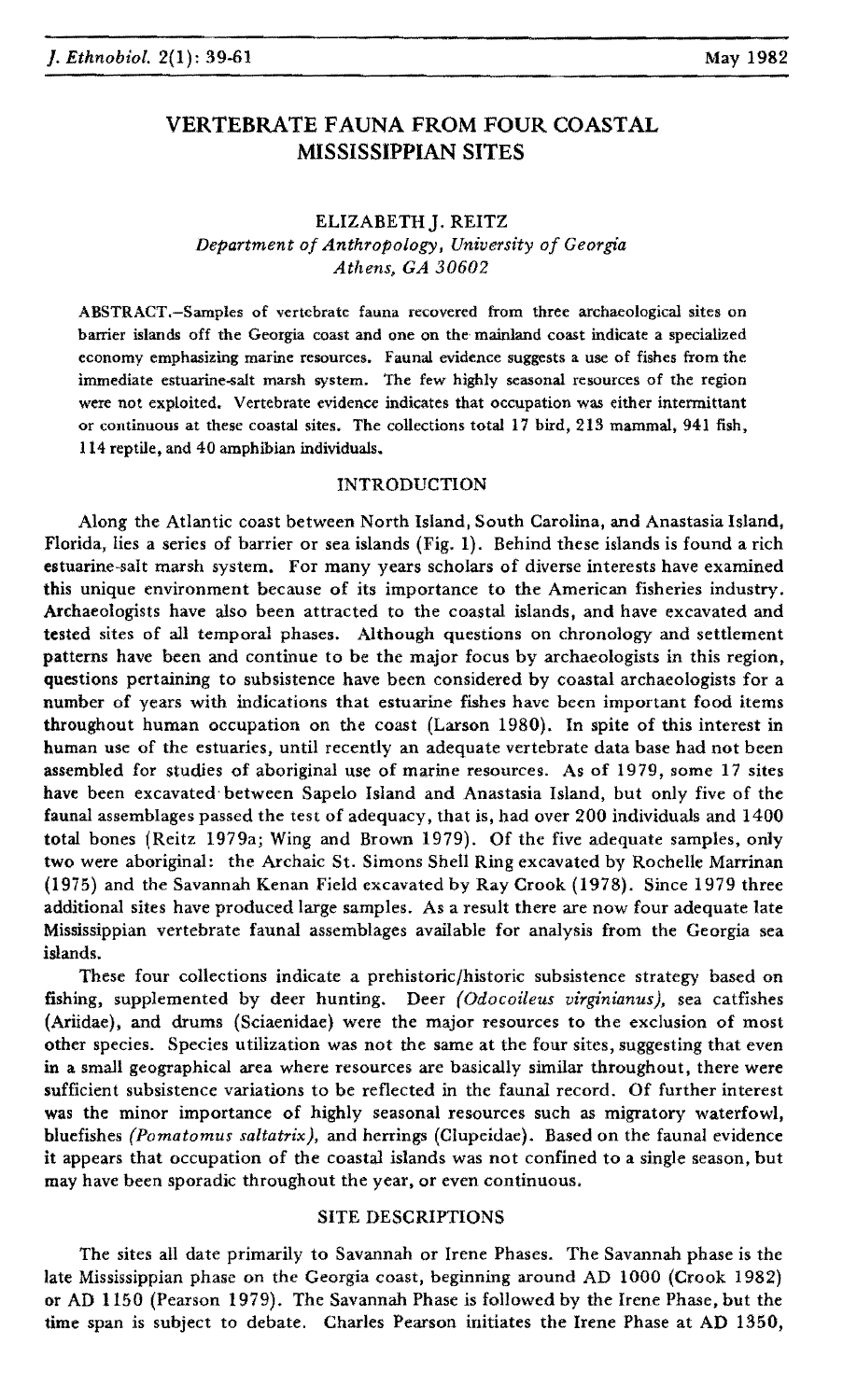

FIG. I-Sea Islands of the Atlantic Coastal Plain.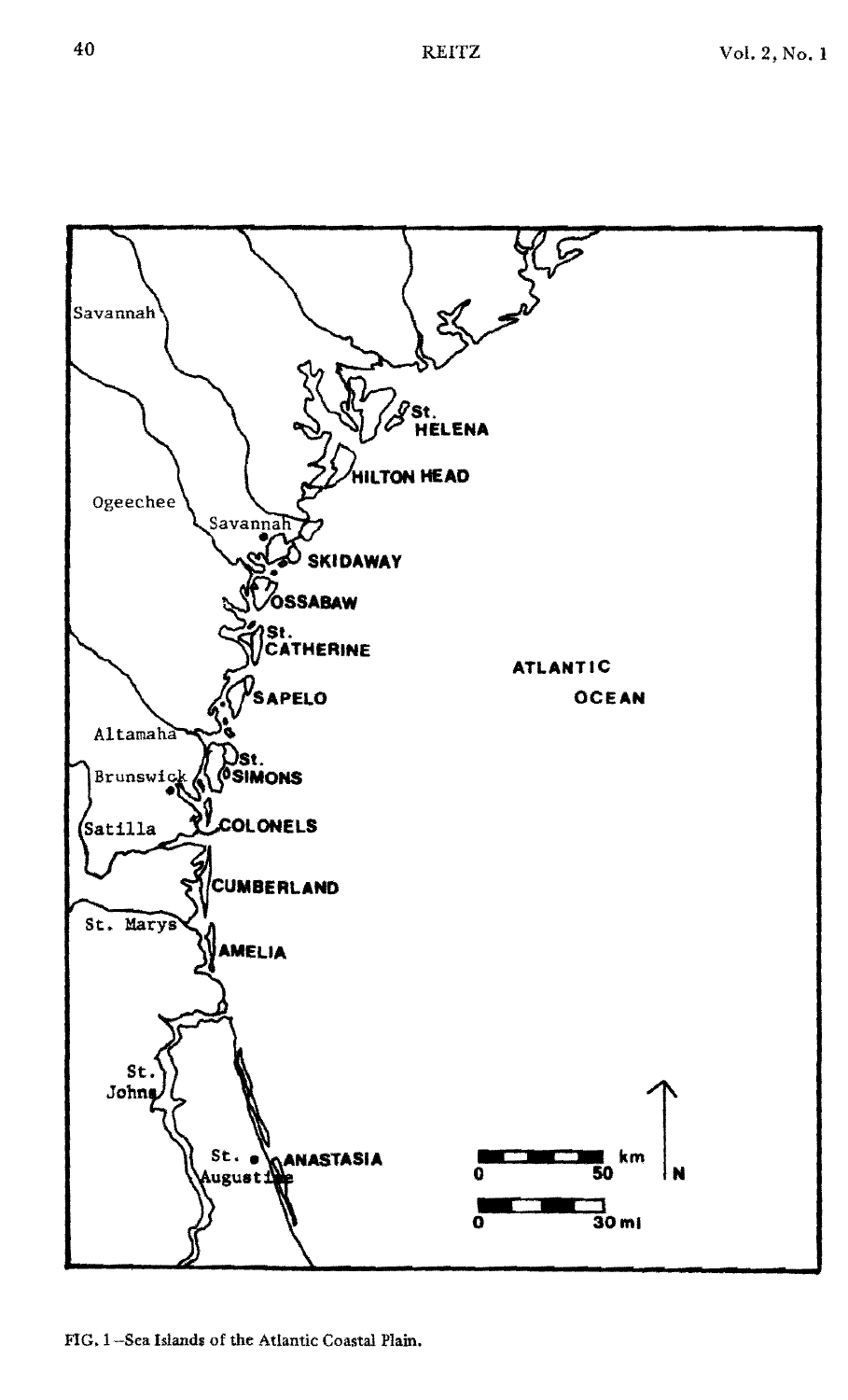FIG. 2-Sapelo Island, Georgia (Anonymous 1968).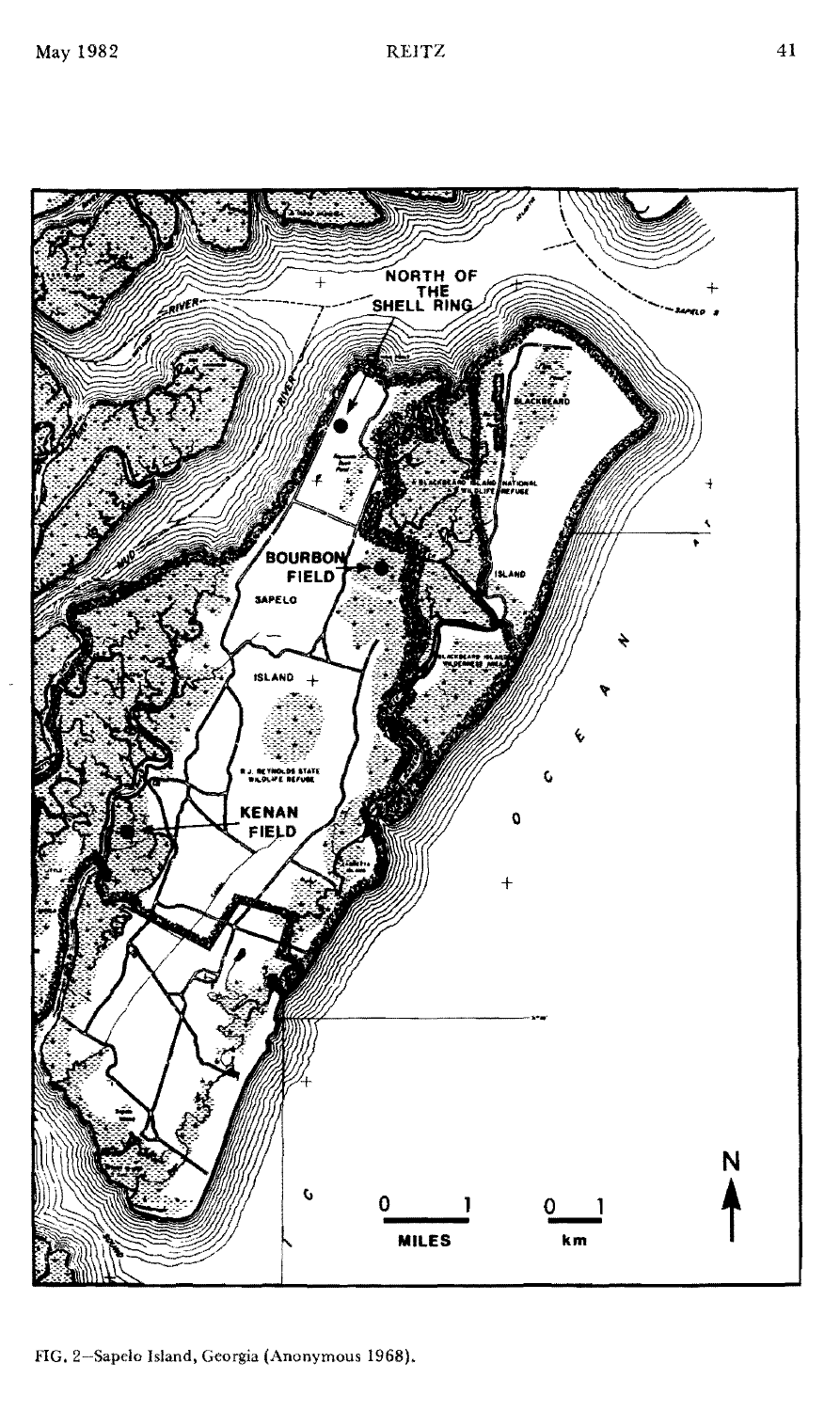while Lewis Larson, Ray Crook, and Robin Smith interpret this phase as an early historic aboriginal phase beginning about 1540 (Crook 1982) or 1526 (Milanich 1977). The Irene Phase may have ended as early as 1550 (Pearson 1979), but the excavators of the sites terminate it with the end of the Mission Period at 1680 (Milanich 1977). A  $C_{14}$  date from Irene·San Marcos Phase context at Bourbon Field indicates an occupation within the 1540·1680 period (Crook 1982). Pine Harbor Phase is the Irene Phase equivalent on the Altamaha River and Smith's San Marcos Phase corresponds with Crook's Sutherland Bluff Phase. Irene and San Marcos Phases may be contemporaneous (Crook 1982). The temporal designations used below are those provided by the excavators. At contact, Spanish administrators identified the residents of the Kings Bay area as Timucuans and the Sapelo area as Guales (Larson 1978).

Three of the four sites discussed here are on Sapelo Island, Georgia (Fig. 2). Kenan Field was excavated by Dr. Ray Crook in 1976·1977 (Crook 1978). It is a multicompo. nent aggregate village covering 60 ha. The site is composed of 589 discrete shell middens measuring 5·10 m in diameter, two mounds, and several structures. Pine trees currently are grown on the site. The site is located on the west side of Sapelo Island, bordered on the northwest by Duplin River and on the south by Barn Creek, near a salt marsh. Six structures, one mound, and 11 shell middens were excavated. Quarter·inch screens were used at each non·feature until except for portions of three test pits in shell middens. A **11** soil sample was taken from columns from each shell midden but not analyzed. Soil from two portions of each shell midden and from features was screened through 1/16 in mesh and chemically floated. Although a Sutherland Bluff component was found at Kenan Field, the occupation was primarily Savannah and Irene Phases.

Bourbon Field is a similar multi·component aggregate village approximately seven km northwest of Kenan Field, on the east side of Sapelo Island. It is located behind Blackbeard Island facing Blackbeard Creek and a salt marsh (Crook 1982) and was excavated in 1979·1980 by Crook. Bourbon Field covers 14 ha and is composed of 119 discrete shell middens and a small earthern mound. **It** is currently an open field used by the Georgia Department of Natural Resources as a migratory bird feeding station. During excavations, 63 tests were conducted in the off·midden areas and ten shell middens were stud· ied. A in screen was used at all excavations features and shell·midden volumetric samples. Volume samples of 20 I each were taken from each natural level and screened through a graduated series of meshes. Faunal samples collected in  $\frac{1}{4}$  in portion were lumped with 14 in fraction from the rest of the shell midden, therefore "column sample" refers only to fine-screened fractions of bone with the  $\frac{1}{4}$  in fraction removed. Features were also screened in this manner. While the Bourbon Field site contains materials dating from the Sapelo through San Marcos Periods, the Savannah/Irene Phase occupation is primarily represented (Crook 1982).

The third Sapelo site is located on the west side of the island, about 2 km west of Bourbon Field and 5 km north of Kenan Field, and by the Mud River and a salt marsh. The excavations were placed 45 m north of a drainage ditch north of the Sapelo Shell Ring, hence the site is known as North of the Shell Ring Drain. The excavations were conducted in 1979 by Dr. Lewis Larson. The faunal sample comes from four contiguous 2 x 2 m units, placed on one undisturbed shell midden. At present, magnolia trees and live oaks primarily grow at this site. During excavations,  $\frac{1}{4}$  in screens were used except for a 50 cm<sup>2</sup> column sample from the shell matrix which was screened through  $1/16$  in mesh. The ceramic assemblage contained Irene Burnished Plain, Irene Filfot Stamped, and Savannah Check·Stamped, and an occasional Spanish Olive Jar fragment. It is thought this represents an Irene occupation somewhat later in time than the main occupation at either Kenan or Bourbon Field (Crook, personal communication).

The fourth site, the Kings Bay Site (9Caml71), is located on the mainland behind Cumberland Island (Fig. 3) approximately 81 km south of Sapelo Island and was excavated by Robin Smith in 1978-1979 (Smith et aI. 1981). The site is a multicomponent discontinuous shell midden covering 91.5 ha and stretching 4.5 km along the western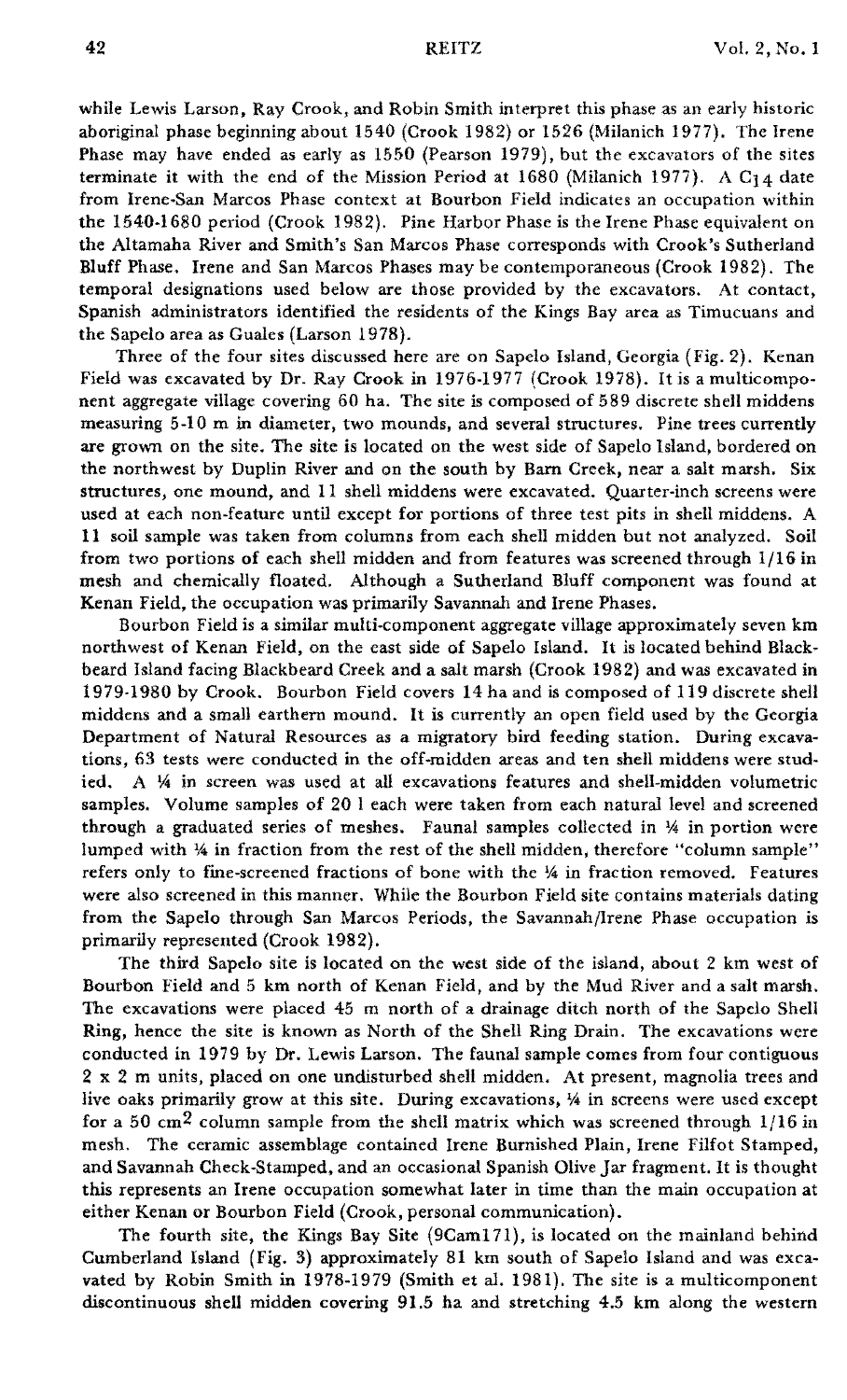

FlG. 3-Kings Bay (9Cam171), Georgia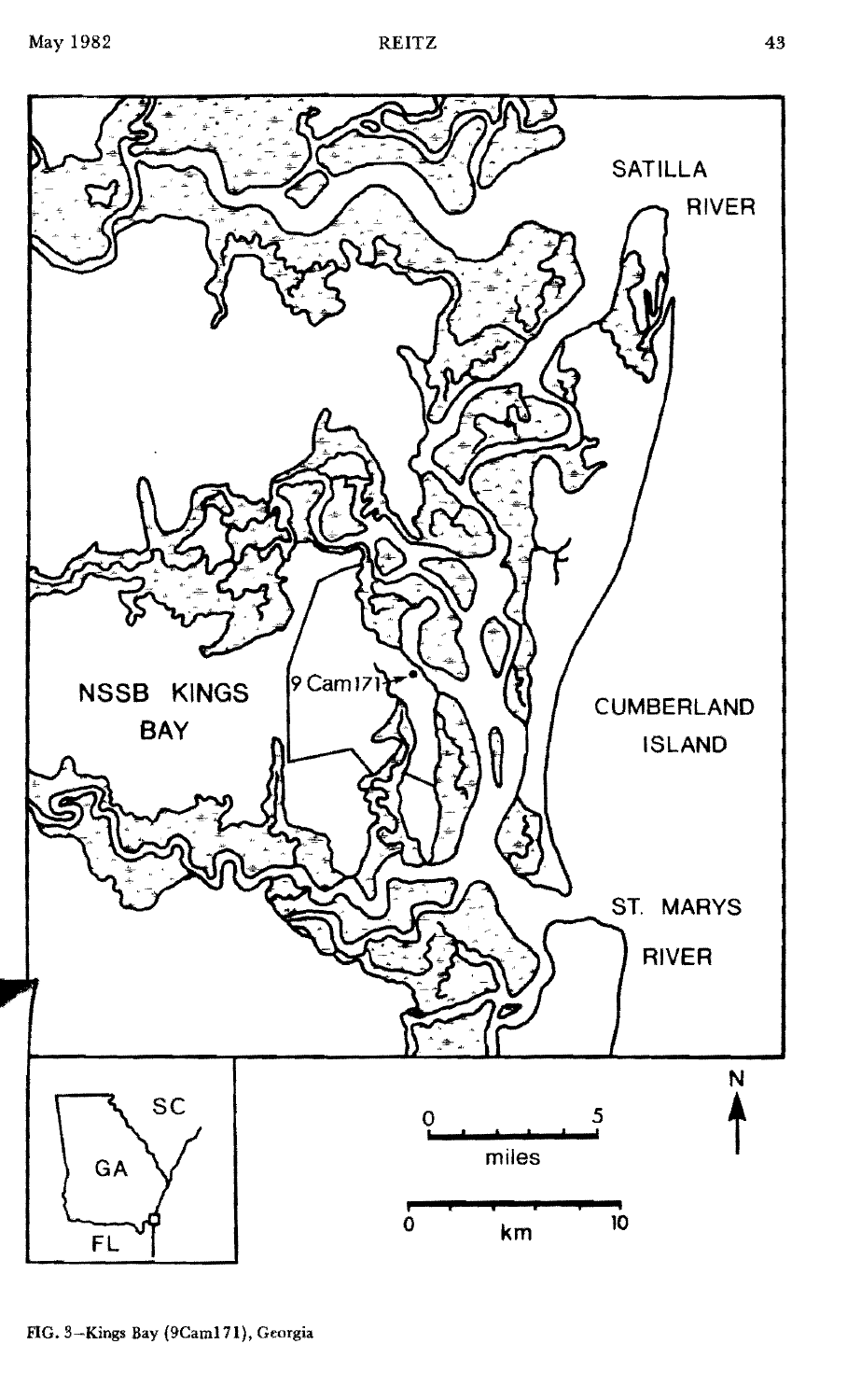edge of Kings Bay, bordered by a salt marsh. The Kings Bay Site is covered by pine plantation and Southern Mixed Hardwoods and is currently being impacted by construction of the Naval Submarine Support Base. During excavations, a series of sheet deposits and features were uncovered, but reference here is primarily to the Savannah Phase features. Soil from the Savannah Phase features was screened with 1{8 in mesh. Column samples also screened with  $1/8$  in mesh, were taken from zone deposits, but only two [San Marcos period column samples] were studied. Zone material was screened using  $1/4$  in mesh.

**In** most respects the environments of the Sapelo Island sites and the Kings Bay site are similar (Johnson et al. 1974). All are bordered by salt marshes and estuaries connected by large sounds leading to the ocean. Tidal creeks of various sizes twist through the marshes. Freshwater biotopes are available within .5 km of all sites but beaches are more distant. Dominant vegetation aboriginally was probably Maritime Oak Forests in all cases (Johnson et al. 1974). This is a region of moderate mean annual temperatures of 22 degrees C and average rainfall of 110 em. Mean tide level at Sapelo Island and at Crooked River, just north of Kings Bay site, is 1.036 m, with a spring tide range of 2.438 m. Mean tidal ranges are 2.072 m (Tide Tables 1981). Sapelo and Cumberland Islands are in the Carolina Region with water temperatures of 15·20 degrees C (Ekman 1953; Briggs 1974) and where wide turbidity, salinity, and temperature fluctuations place unusual stresses on the estuarine fauna (Hoese 1967; Stickney and Miller 1973). Among the species best adapted to these conditions are herrings (Clupeidae), sea catfishes (Ariidae), and drums (Sciaenidae) (Mahood et al. 1974; DEIS 1978).

Seasonal variations in species availability are less pronounced in this region than elsewhere. None of the mammals hibernate (Golley 1962). While sea turtles are strictly warm weather visitors, other turtles are inactive only on very cold days (Carr 1952). Birds increase in density and diversity during the winter, representing one of the most seasonally variable resources, however coastal Georgia is not a major area for migratory flocks (Robertson and Kushlan 1974). Sharks are primarily present during warm weather conditions, but the bony fishes (Osteichthyes) present a variable dispersal pattern depending on individual age and species. Many species are represented in the estuaries by adults, juveniles, or both throughout the year (DEIS 1978). Some species remain inside the estuary throughout the year, but occupy different habitats within the estuary in response to water temperatures or salinity levels. Other species visit the estuaries only in the winter either as adults or juveniles, but more species visit estuaries in the summer. The young of most fishes live in the estuary for the first year or two of life and can be found there throughout the year. Adults are less able to tolerate estuarine extremes. Diversity, measured as an index of the number of species and the number of individuals, does not change seasonally as much as relative abundance (Dahlberg and Odum 1970); however, the total number of species is higher in the summer and fall (Dahlberg 1972). Variations in species occurrence are also found between years depending upon rainfall and temperatures. Seasonal behavior of fishes in the estuarine setting is complex based upon several variables which may not be known to the archaeologist. The species list itself provides only a general guide. Ideally it should be possible to determine seasonal patterns of exploitation of bony fishes by examining growth rings of otoliths, vertebrae, or scales (Casteel 1976).

### METHODS

The faunal remains were identified and analyzed using standard zooarchaeological procedures (Wing and Brown 1979). Kenan Field and Kings Bay materials were identi· fied using the comparative skeletal collections at the Zooarchaeology Laboratory, Florida State Museum. Bourbon Field and North of the Shell Ring Drain samples were identified at the University of Georgia's Zooarchaeology Laboratory, Department of Anthropology. Minimum Numbers of Individuals (MNI) were determined by paired elements and age, and aggregated as MNI (strata) for each non-contiguous unit following Grayson (1973).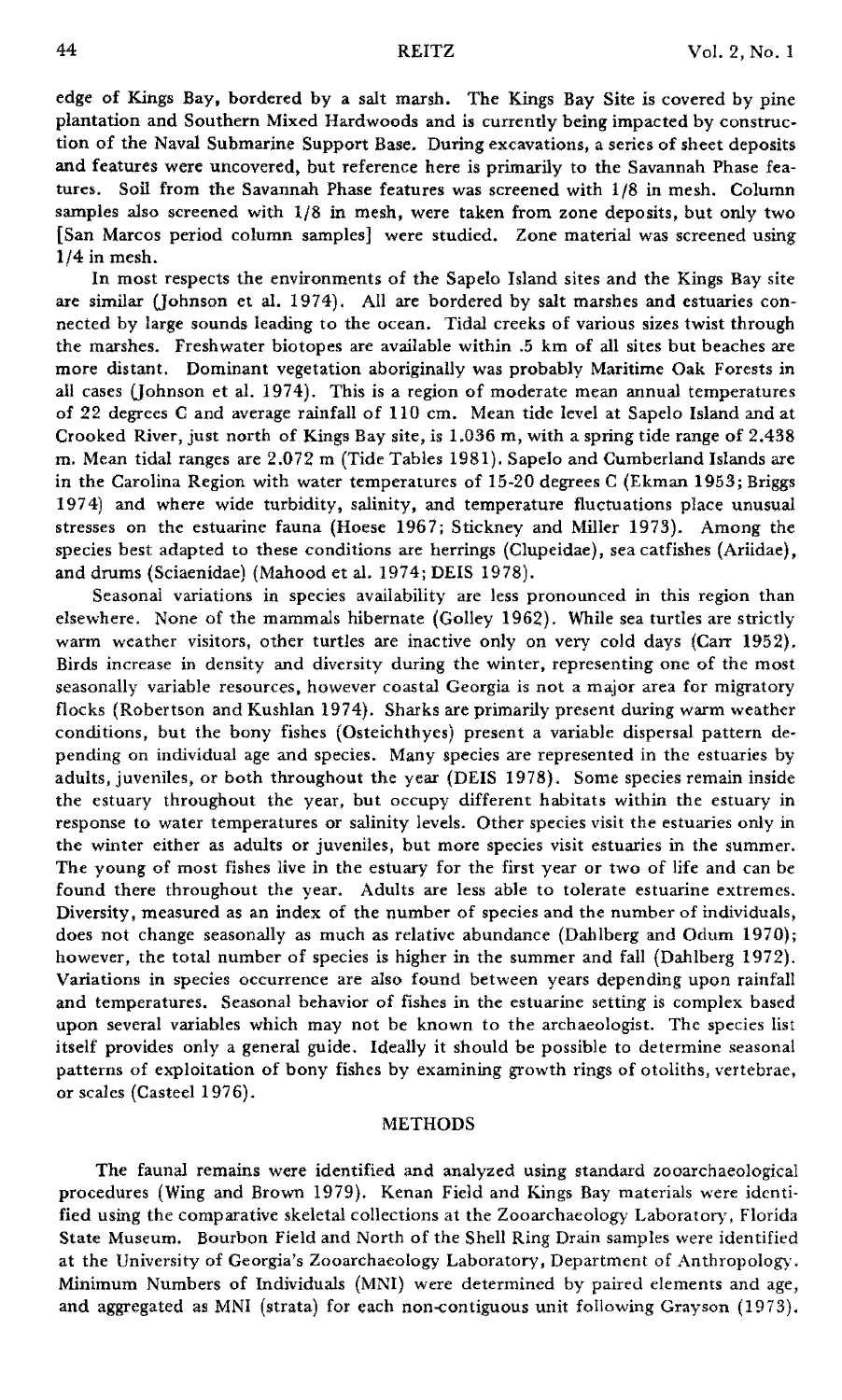Biomass was calculated using least-squares analysis of logarithmic data (Reitz 1979b; Wing and Brown 1979). Formulae used to obtain biomass estimates are on file at the Zooarchaeology Laboratorys of the University of Georgia and the Florida State Museum. Biomass for Kenan Field was not calculated since the necessary weight information was not readily available. Diversity was calculated using the Shannon-Weaver Diversity Index (Shannon and Weaver 1949) and equitability was calculated using the Sheldon Evenness Index (Sheldon 1969). Species were grouped into classes for analysis. "Commensal" species include amphibians and small rodents. Snake remains are so rare in the collection that these reptiles were probably commensal animals and are included as such at Kings Bay.

## RESULTS

Two basic characteristics upon which reliable faunal analysis depends are sample size and screening procedures. These field-related variables affect faunal samples dramatically. It has been demonstrated that samples of fewer than 200 individuals and 1400 bones are subject to biases which influence both species diversity and equitability (Casteel 1976-1977; Grayson 1978, 1981; Wing and Brown 1979). Using these measures as guidelines for adequacy, all of the samples discussed here are reliable, with the possible excep· tion of that from North of the Shell Ring Drain, with 5462 bones but only 107 individ· uals. Faunal remains identified from the four sites are listed in Tables 1·4. The Shell Ring Drain faunal list is almost identical to that of the other samples, so that while diversity may be depressed the list and proportions of fauna are probably reliable. Equitability at North of the Shell Ring Drain may be inaccurate, however; the low MNI may be a result of using a minimal distinction method (MNI site) (Grayson 1973). This method was used because the units were contiguous, representing a single midden component.

## TABLE *I.-Species List for Kenan Field (Crook,* 1978)

| <b>Species</b>             |                      |     | MNI |
|----------------------------|----------------------|-----|-----|
|                            |                      | No. | %   |
| Didelphis virginiana       | Opossum              | 1   | 0.3 |
| Scalopus aquaticus         | Mole                 | 5   | 1.3 |
| Sylvilagus sp.             | Rabbit               | 13  | 3.3 |
| Sciurus niger              | Fox squirrel         | ı   | 0.3 |
| Peromyscus sp.             | Mouse                | 1   | 0.3 |
| Sigmodon hispidus          | Hispid cotton rat    | 3   | 0.8 |
| Cetacea                    | Dolphin              | 1   | 0.3 |
| Procyon lotor              | Raccoon              | 16  | 4.0 |
| Mustela vision             | Mink                 | 1   | 0.3 |
| Mephitis mephitis          | Striped skunk        | 2   | 0.5 |
| Lutra canadensis           | Otter                | 1   | 0.3 |
| Odocoileus virginianus     | Deer                 | 38  | 9.6 |
| Bos taurus                 | Cow                  | 1   | 0.3 |
| Unidentified Bird          |                      | 4   | 1.0 |
| Aix sponsa                 | Wood duck            | 1   | 0.3 |
| Meleagris gallopavo        | Turkey               | 1   | 0.3 |
| Zenaidura macroura         | Dove                 | ı   | 0.3 |
| Passeriformes              | Song bird            | 1   | 0.3 |
| Alligator mississippiensis | Alligator            | 1   | 0.3 |
| Kinosternon subrubrum      | Musk turtle          | 17  | 4.3 |
| Deirochelys reticularia    | Chicken turtle       | 3   | 0.8 |
| Malaclemys terrapin        | Diamondback terrapin | 18  | 4.5 |
| Terrapene carolina         | Box turtle           | 7   | 1.8 |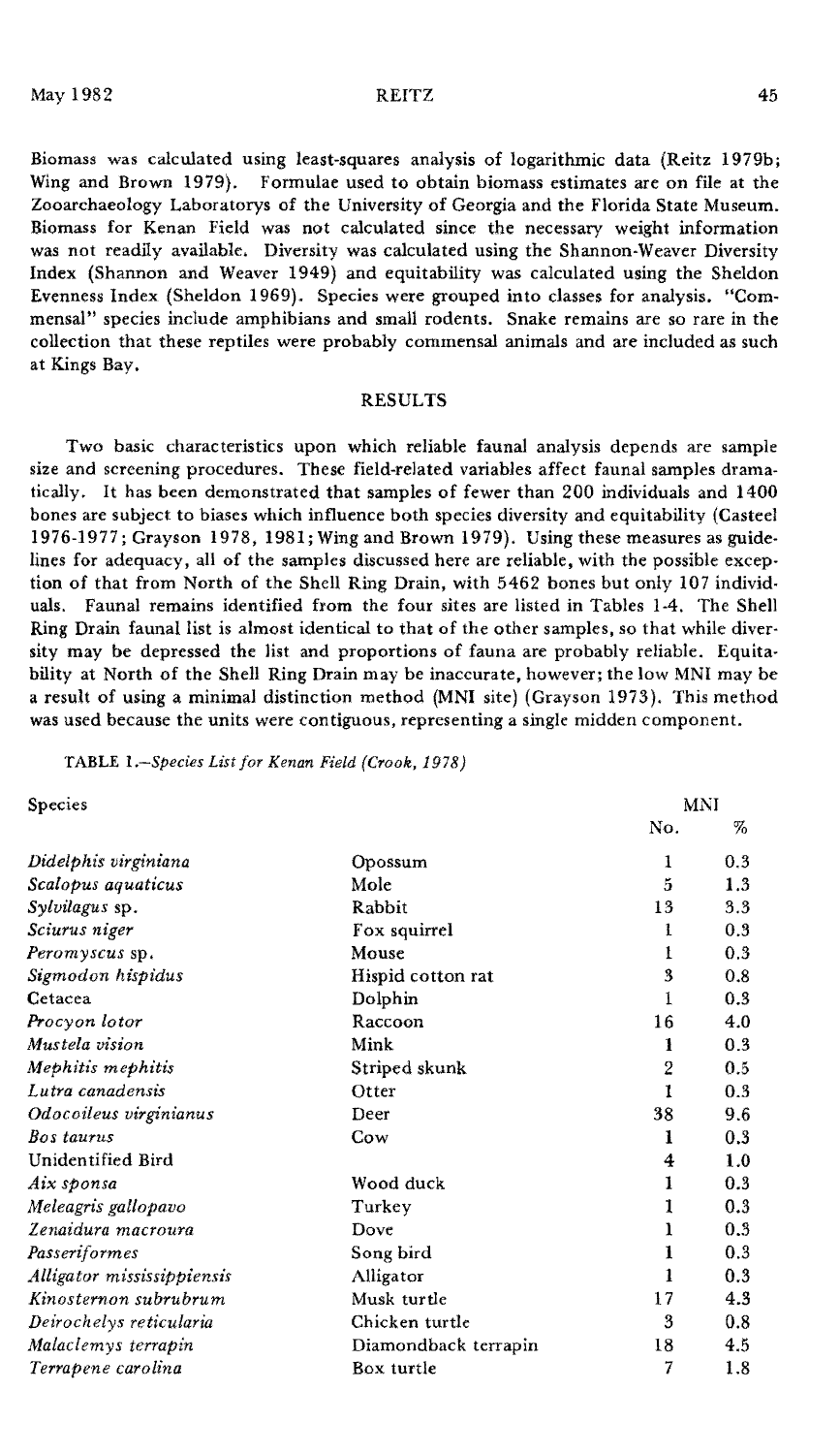TABLE I.-(Continued)

| Chelonia mydas              | Green turtle        | 1            | 0,3  |
|-----------------------------|---------------------|--------------|------|
| Anolis carolinensis         | Green anole         | 2            | 0.5  |
| Ophisaurus sp.              | Glass lizard        | 1            | 0.3  |
| Unidentified snake          |                     | 7            | 1.8  |
| Colubridae                  | Colubrid snake      | 5            | 1.3  |
| Agkistrodon piscivorus      | Cottonmouth         | 1            | 0.3  |
| Rana/Bufo sp.               | Frog or Toad        | 12           | 3.0  |
| Rajiformes                  | Skates & Rays       | 10           | 2.5  |
| Lepisosteus sp.             | Gar                 | 24           | 6.0  |
| Elops saurus                | Lady fish           | 1            | 0.3  |
| Clupeidae                   | Herring             | 5            | 1.3  |
| Ariidae                     | Sea catfishes       | 64           | 16.1 |
| Ariopsis felis              | Hardhead catfish    | 23           | 5.8  |
| Bagre marinus               | Gafftopsail catfish | 27           | 6.8  |
| Archosargus probatocephalus | Sheepshead          | 6            | 1.5  |
| Cynoscion nebulosus         | Spotted sea trout   | 5            | 1.3  |
| Micropogonias undulatus     | Atlantic croaker    | 11           | 2.8  |
| Pogonias cromis             | Black drum          | 28           | 7.0  |
| Scianops ocellatus          | Red drum            | 1            | 0.3  |
| Stellifer lanceolatus       | Star drum           | $\mathbf{2}$ | 0.5  |
| Mugil sp.                   | Mullet              | 19           | 4.8  |
| Paralichthyes sp.           | Flounder            | 5            | 1.3  |
| Total                       |                     | 398          |      |

TABI.E *2.-Species List for Savannah Phase Features from the Kings Bay Site,9Caml71.*

| Species                         | C <sub>t</sub> |                | MNI  |       | Biomass |      |
|---------------------------------|----------------|----------------|------|-------|---------|------|
|                                 |                | No.            | $\%$ |       | kg      | %    |
| <b>Unidentified Mammal</b>      | 66             |                | -    | 26.6  | 0.54    | 5.3  |
| Didelphis virginiana<br>Opossum | $\mathbf{2}$   | $\mathbf{1}$   | 0.4  | 0,5   | 0.01    | 0.1  |
| Scalopus aquaticus<br>Mole      | $\overline{2}$ | 1              | 0.4  | 0.3   | 0.009   | 0.09 |
| Unidentified Rodent             | 3              |                |      | 0.1   | 0.003   | 0.03 |
| Peromyscus sp.<br>Mouse         | 8              | $\overline{2}$ | 0.8  | 0.2   | 0.006   | 0.06 |
| Sigmodon hispidus<br>Cotton rat | 10             | $\overline{3}$ | 1.2  | 1.4   | 0.036   | 0.4  |
| Procyon lotor<br>Raccoon        | 8              | $\mathbf{1}$   | 0.4  | 3.1   | 0.07    | 0.7  |
| Odocoileus virginianus<br>Deer  | 20             | 3              | 1.2  | 112.8 | 2.03    | 19.9 |
| Unidentified Bird               | 6              |                |      | 3.2   | 0.07    | 0.7  |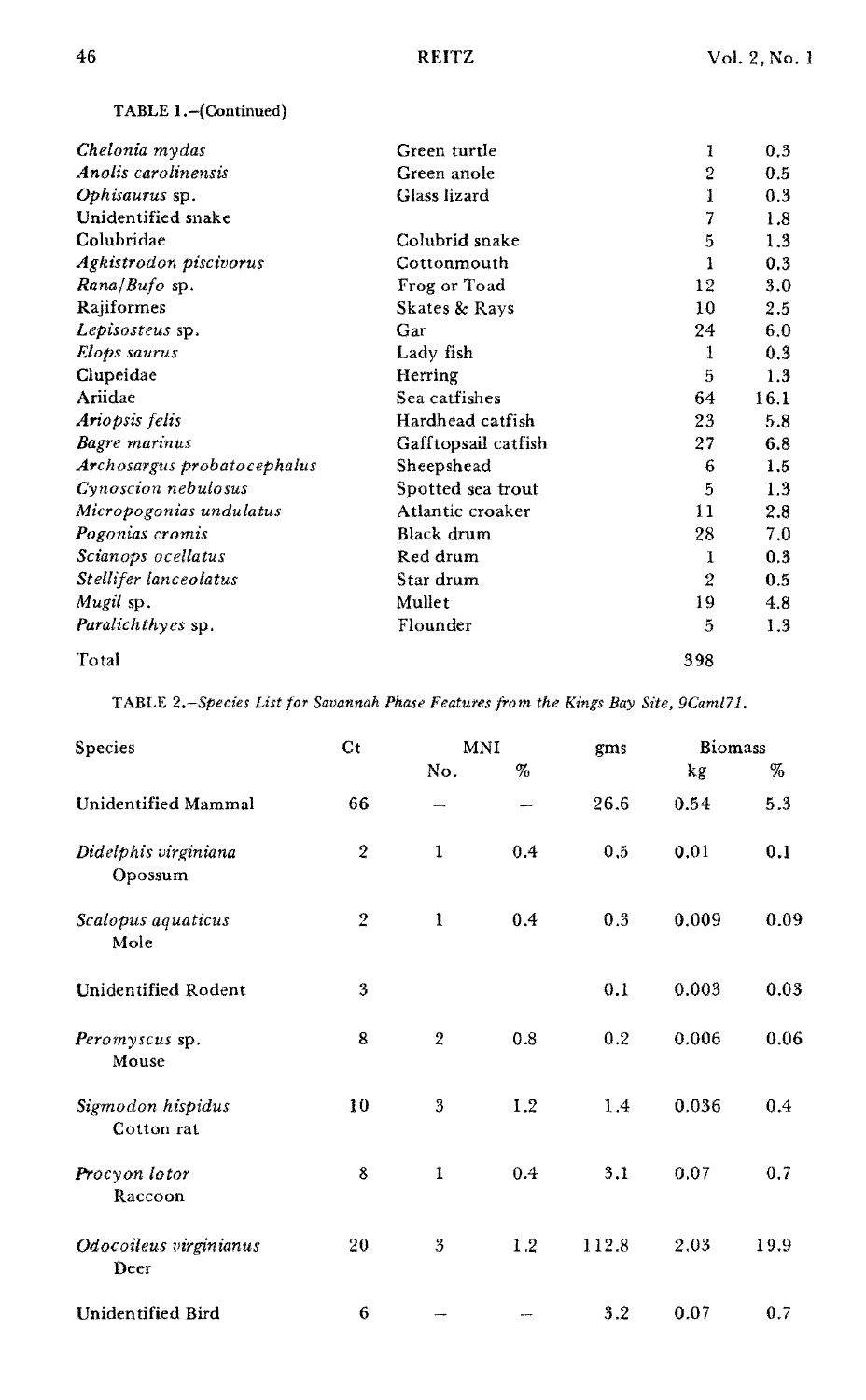| Species                                     | $\mathsf{C} \mathsf{t}$ |              | <b>MNI</b> | gms        | <b>Biomass</b> |      |
|---------------------------------------------|-------------------------|--------------|------------|------------|----------------|------|
|                                             |                         | No.          | $\%$       |            | kg             | $\%$ |
| Anatidae<br>Duck                            | $\mathbf{1}$            | 1            | 0.4        | 0.3        | 0.007          | 0.07 |
| Mergus serrator<br>Mergansor                | 1                       | $\mathbf{1}$ | 0.4        | 0.3        | 0.007          | 0.07 |
| Unidentified Turtle                         | 119                     |              |            | 35.55      | 0.394          | 3.9  |
| Kinosternidae<br>Mud turtles                | 9                       | 5            | 1.9        | 3.1        | 0.1            | 1.0  |
| Kinosternon sp.<br>Mud turtle               | 3                       |              |            | 0.9        | 0.04           | 0.4  |
| Emydidae<br><b>Basking turtles</b>          | 14                      |              | ---        | 9.9        | 0.15           | 1.5  |
| Malaclemys terrapin<br>Diamondback terrapin | 44                      | 5            | 1,9        | 44.5       | 0.46           | 4,5  |
| Sceloporus undulatus<br>Fence lizard        | 1                       | 1            | 0.4        | 0.5        |                |      |
| Colubridae                                  | 1                       | 1            | 0.4        | 0.1        | 0.001          | 0.01 |
| Opheodrys aestivus<br>Rough green snake     | 3                       | $\mathbf{1}$ | 0.4        | 0.1        | 0.001          | 0.01 |
| Amphibian                                   | $\mathbf{1}$            |              |            | 0.03       |                |      |
| Frog/Toad                                   | $\overline{2}$          |              |            | 0.15       |                |      |
| Bufo sp.<br>Toad                            | 5                       | 3            | 1.2        | 0.35       |                |      |
| Rajiformes<br>Skates & Rays                 | 15                      | $\mathbf{1}$ | 0.4        | 0.5        | 0.008          | 0.8  |
| Dasyatis sp.<br>Sting ray                   | $\mathbf 1$             | $\mathbf{1}$ | 0.4        | 0.2        | 0.03           | 0.3  |
| Unidentified Fish                           | 1183                    |              |            | 134,9      | 1.94           | 19.0 |
| Amia calva<br>Bowfin                        | $\boldsymbol{3}$        | $\,2$        | $0.8\,$    | $\bf 0.35$ | 0.015          | 0.1  |
| Lepisosteus sp.<br>Gar                      | 77                      | 5            | 1.9        | 8.35       |                |      |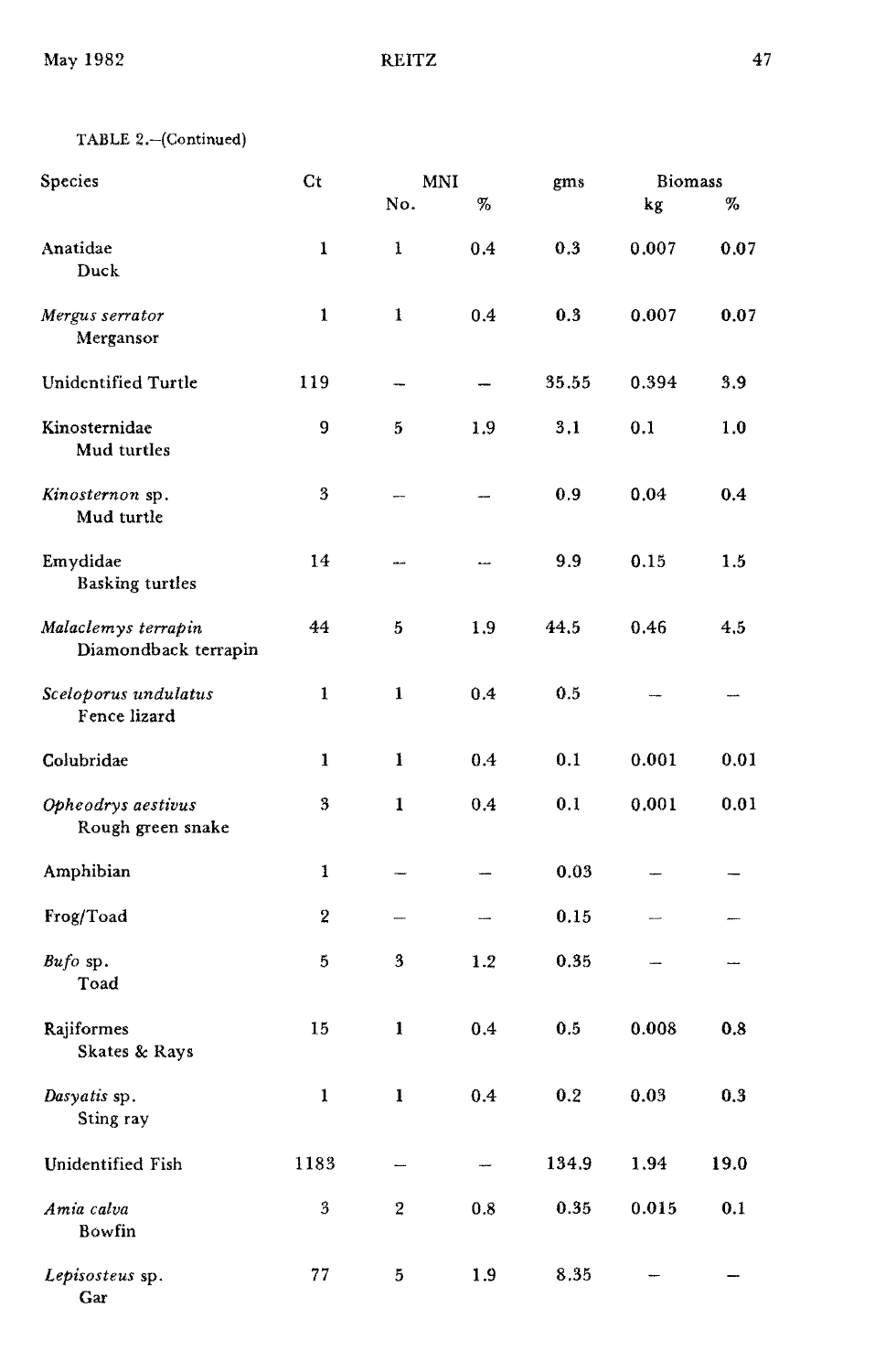TABLE 2.-(Continued)

| Species                                      | Ct  | MNI              |         | gms  | <b>Biomass</b> |         |
|----------------------------------------------|-----|------------------|---------|------|----------------|---------|
|                                              |     | No.              | %       |      | kg             | %       |
| Elops saurus<br>Lady fish                    | 1   | 1                | 0.4     | 0.1  | 0.005          | 0.05    |
| Brevoortia sp.<br>Herring                    | 19  | 3                | 1.2     | 0.5  | 0.026          | 0.3     |
| Siluriformes<br>Catfishes                    | 7   |                  |         | 0.7  | 0.01           | 0.1     |
| Ariidae<br>Sea catfishes                     | 293 |                  |         | 35.1 | 0.62           | 6.1     |
| Ariopsis felis<br>Hardhead catfishes         | 51  | 10               | 3.9     | 7.9  | 0.15           | 1.5     |
| Bagre marinus<br>Gafftopsail                 | 217 | 15               | 5.8     | 85.7 | 1.41           | 13.8    |
| Lobotes surinamensis<br>Triple tail          | 45  | $\boldsymbol{2}$ | 0.8     | 40.7 | 0.63           | 6.2     |
| Archosargus<br>probatocephalus<br>Sheepshead | 5   | $\boldsymbol{3}$ | 1.2     | 1.7  | 0.026          | 0.3     |
| Sciaenidae<br>Drums                          | 31  |                  |         | 4.95 | 0.157          | 1.5     |
| Bairdiella chrysoura<br>Silver perch         | 31  | 11               | 4.3     | 1.4  | 0.06           | 0.6     |
| Cynoscion sp.<br>Sea trout                   | 28  | 10               | 3.9     | 4.45 | 0.16           | 1.6     |
| Larimus fasciatus<br>Banded drum             | 1   | 1                | 0.4     | 0.6  | 0.03           | 0.3     |
| Leiostomus xanthurus<br>Spot                 | 5   | 5                | 1.9     | 0.3  | 0.017          | 0.2     |
| Menticirrhus sp.<br>Kingfish                 | 1   | $\mathbf{I}$     | $0.4\,$ | 0.1  | 0.007          | 0.07    |
| Micropogonias undulatus<br>Croaker           | 7   | 5                | 1.9     | 0.8  | 0.047          | $0.5\,$ |
| Pogonias cromis<br>Black drum                | 13  | 3                | 1.2     | 2.55 | 0.097          | 1.0     |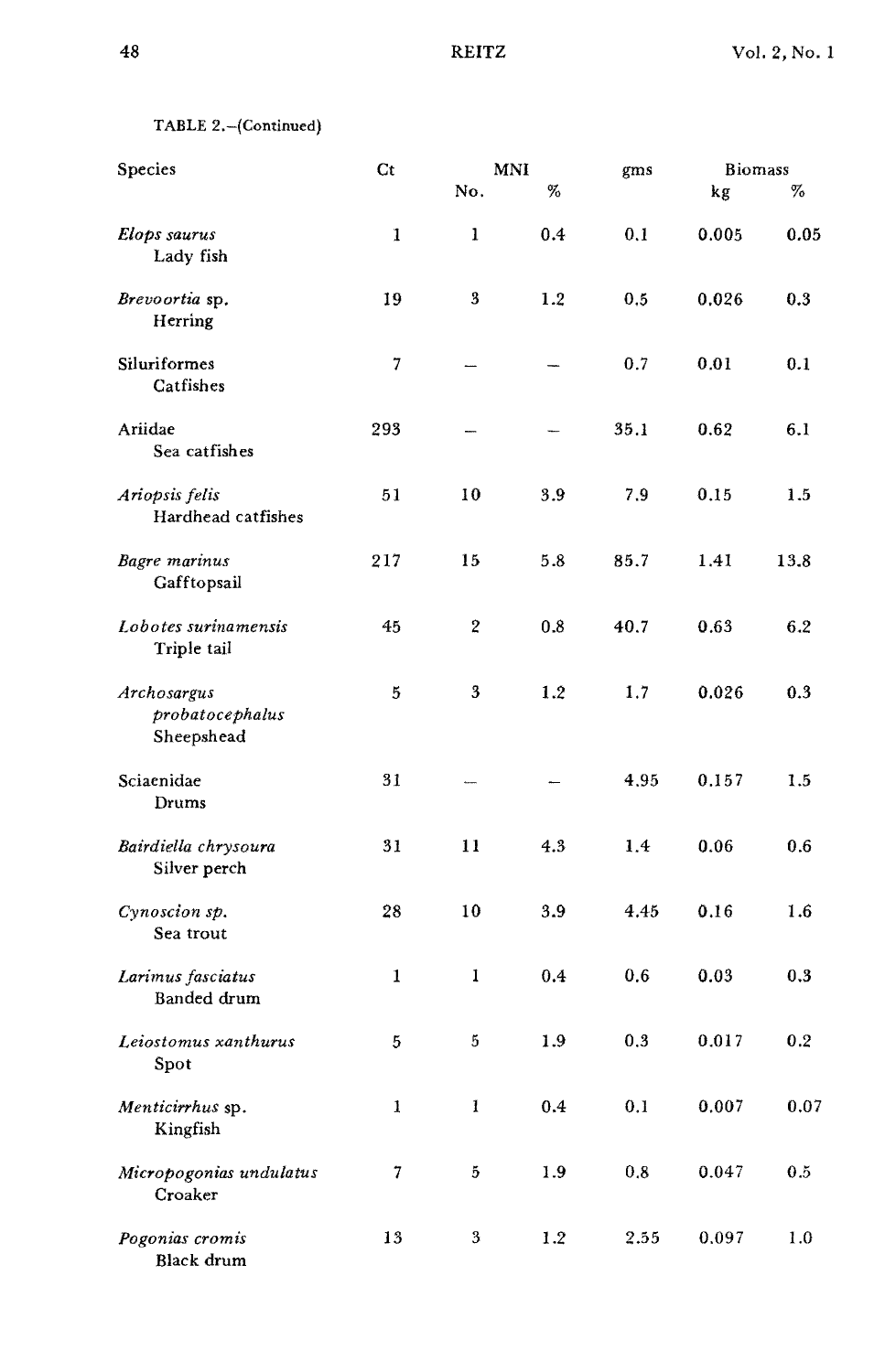# TABLE 2.-(Continued)

| Species                            | C <sub>t</sub> | <b>MNI</b> |      | gms   | <b>Biomass</b> |     |
|------------------------------------|----------------|------------|------|-------|----------------|-----|
|                                    |                | No.        | %    |       | kg             | %   |
| Stellifer lanceolatus<br>Star drum | 478            | 122        | 47.5 | 17.7  | 0.377          | 3.7 |
| Bairdiella/Stellifer sp.           | 155            | 14         | 5.4  | 2.85  | 0.104          | 1.0 |
| Mugil sp.<br>Mullet                | 88             | 7          | 2.7  | 2.95  | 0.094          | 0.9 |
| Paralichthyes sp.<br>Flounder      | 50             | 6          | 2.3  | 7.4   | 0.17           | 1.7 |
| Unidentified Bone                  |                |            |      | 136.9 |                |     |
| Total                              | 3134           | 257        |      | 743.2 | 10.195         |     |

TABLE *S.-Species List of Bourbon Field, 1980-1981.*

| Species                                | Ct   | <b>MNI</b> |     | gms     | Biomass, kg |        |
|----------------------------------------|------|------------|-----|---------|-------------|--------|
|                                        |      | No.        | %   |         | Кg          | %      |
| Unidentified Mammal                    | 3271 |            |     | 2272.51 | 29.95       | 43.9   |
| Scalopus aquaticus<br>Mole             | 3    | 3          | 0.5 | 0.76    | 0.02        | 0.03   |
| Sylvilagus sp.<br>Rabbit               | 47   | 12         | 2.1 | 21.61   | 0.44        | 0.6    |
| Unidentified Rodent                    | 1    |            |     | 0.01    | 0.0004      | 0.0006 |
| Cricetidae<br>New World mice           | 9    |            |     | 0.38    | 0.01        | 0.01   |
| Sigmodon hispidus<br>Hispid cotton rat | 10   | 3          | 0.5 | 0.94    | 0.02        | 0.03   |
| Carnivore                              | 1    |            |     | 0.01    | 0.003       | 0.004  |
| Ursus americanus<br>Bear               | 1    | 1          | 0.2 | 1.9     | 0.05        | 0.07   |
| Procyon lotor<br>Raccoon               | 78   | 22         | 3.9 | 99.75   | 1.77        | 2.6    |
| Mustelidae<br>Mink family              | 3    |            |     | 0.72    | 0.02        | 0.03   |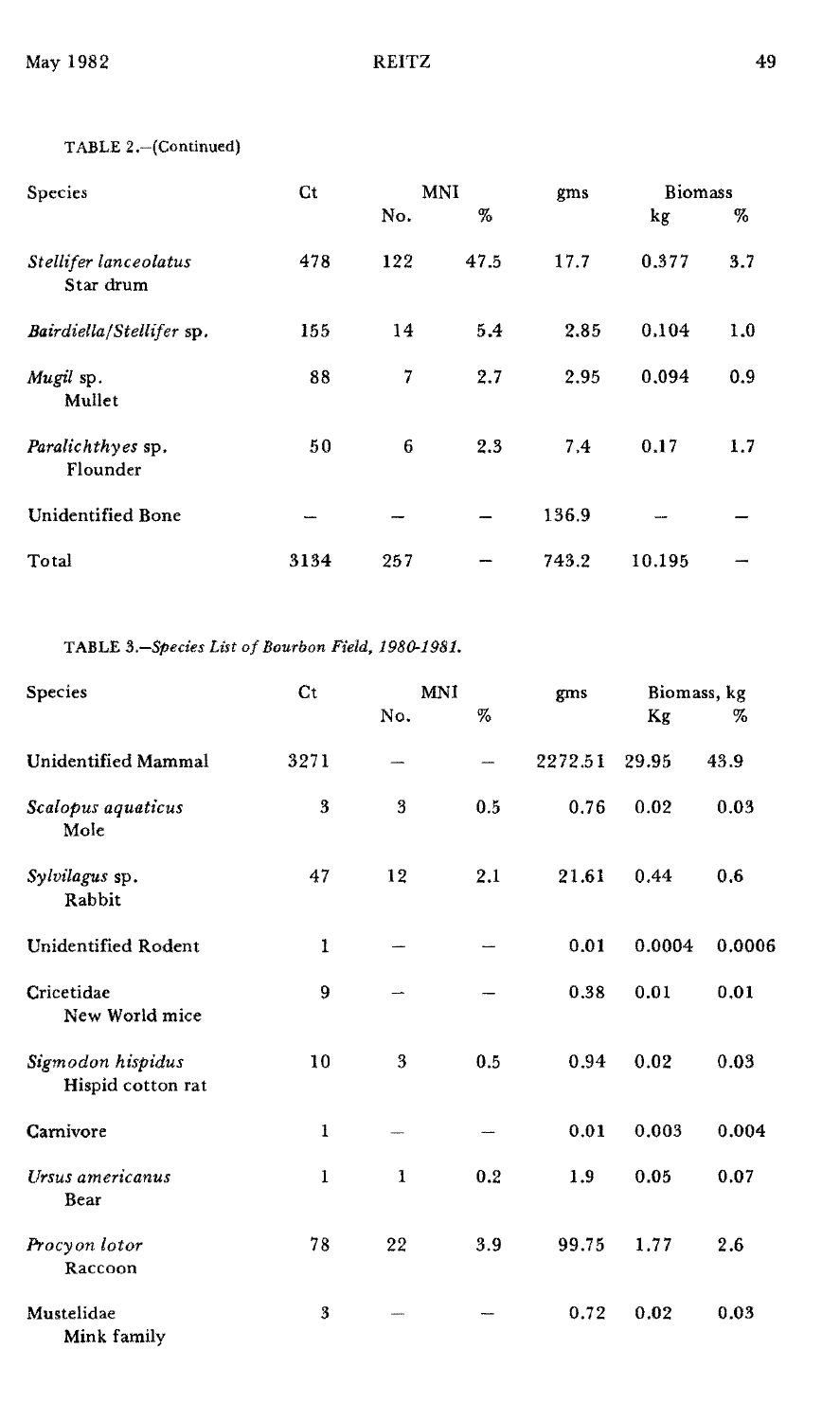|  |  |  |  |  | TABLE 3.-(Continued) |  |
|--|--|--|--|--|----------------------|--|
|--|--|--|--|--|----------------------|--|

| Species                                     | $C_{t}$          |                                                      | MNI                      | gms     | Biomass, kg |        |
|---------------------------------------------|------------------|------------------------------------------------------|--------------------------|---------|-------------|--------|
|                                             |                  | No.                                                  | %                        |         | Kg          | %      |
| Mephitis mephitis<br>Skunk                  | 5                | 2                                                    | 0.4                      | 2.55    | 0.06        | 0.09   |
| Odocoileus virginiana<br>Deer               | 492              | 63                                                   | 11.2                     | 1365.37 | 19.06       | 27.9   |
| <b>Unidentified Bird</b>                    | 57               | -                                                    | $\overline{\phantom{a}}$ | 14.65   | 0.25        | 0.4    |
| Laridae<br><b>Gull Family</b>               | 1                | 1                                                    | 0.2                      | 0.6     | 0.01        | 0.01   |
| Icteridae<br>Blackbird Family               | 1                | $\mathbf{I}$                                         | 0.2                      | 0.02    | 0.0006      | 0.0009 |
| Unidentified Reptile                        | 3                |                                                      |                          | 0.06    |             | ---    |
| <b>Unidentified Turtle</b>                  | 2711             | $\overline{\phantom{0}}$                             |                          | 894.95  | 3.91        | 5.7    |
| Kinosternon subrubrum<br>Mud turtle         | 55               | 20                                                   | 3.6                      | 16.82   | 0.26        | 0.4    |
| Emydidae<br><b>Basking turtles</b>          | 222              |                                                      |                          | 121.75  | 0.98        | 1.4    |
| Deirochelys reticularia<br>Chicken turtle   | 14               | ì                                                    | 0.2                      | 23.5    | 0.26        | 0.4    |
| Malaclemys terrapin<br>Diamondback terrapin | 46               | 8                                                    | 1.4                      | 54.03   | 0.53        | 0.8    |
| Trionyx ferox<br>Softshell turtle           | $\mathbf{1}$     | 1                                                    | 0.2                      | 0.41    | 0.2         | 0.3    |
| <b>Unidentified Snake</b>                   | 15               |                                                      |                          | 0.85    | 0.01        | 0.01   |
| Colubridae<br>Colubrid snakes               | 8                | 7                                                    | 1.2                      | 0.4     | 0.005       | 0.007  |
| Elaphe sp.<br>Ratsnakes                     | 1                | (1)                                                  |                          | 0.1     | 0.001       | 0.002  |
| Viparidae<br>Pit vipers                     | $\boldsymbol{2}$ | $\mathbf{1}% _{T}\in \mathcal{C}_{T}\left( T\right)$ | 0.2                      | 0.62    | 0.009       | 0.01   |
| Amphibian                                   | 8                |                                                      |                          | 0.07    |             |        |
| Rana/Bufo sp.<br>Frog/Toad                  | 49               | 19                                                   | 3.4                      | 2.61    |             |        |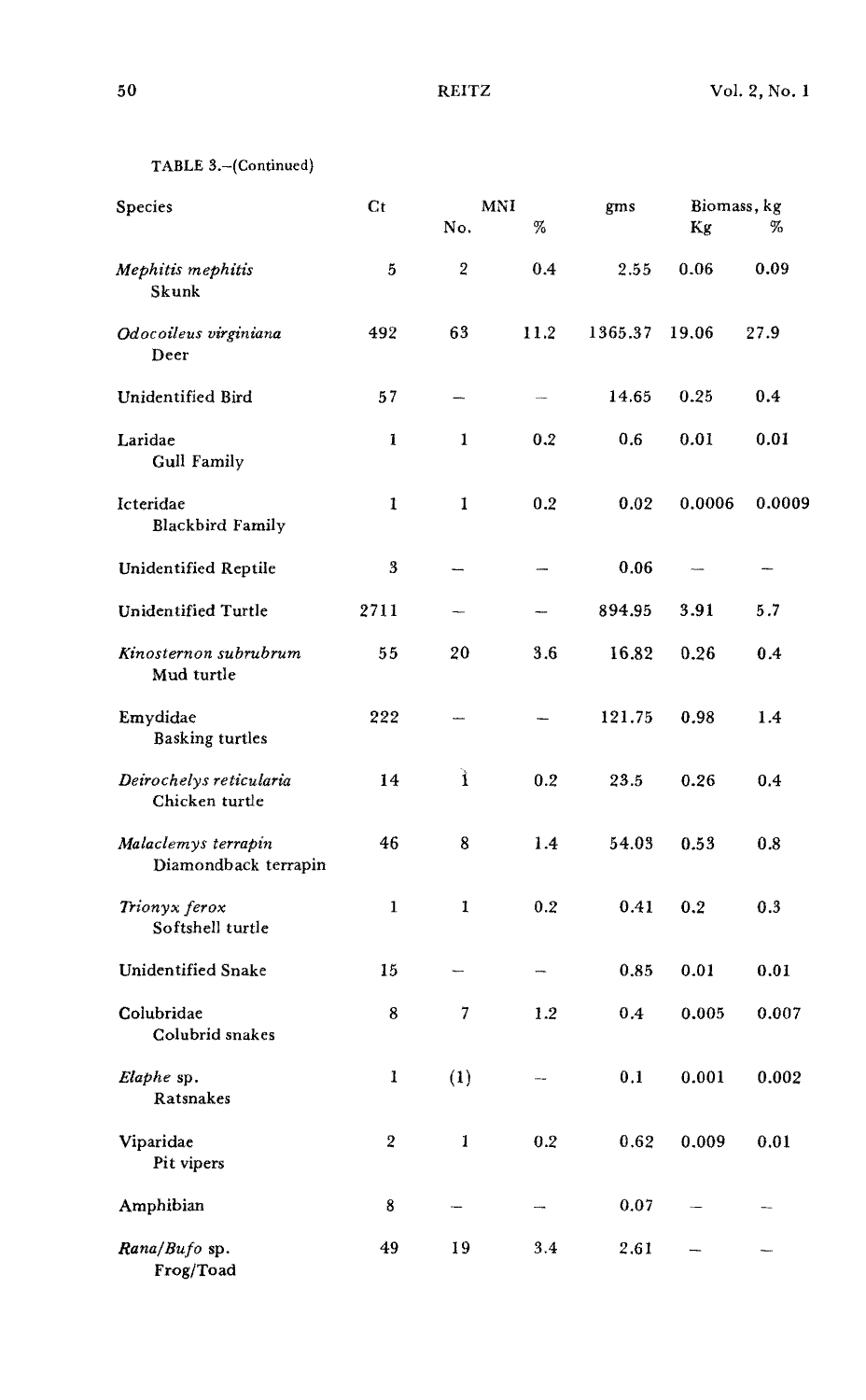May 1982 REITZ 51

| Species                                      | C <sub>t</sub> |                | <b>MNI</b> | gms    |       | Biomass, kg |
|----------------------------------------------|----------------|----------------|------------|--------|-------|-------------|
|                                              |                | No.            | %          |        | kg    | %           |
| Chondrichthyes<br>Sharks & Rays              | 7              |                |            | 0.22   | 0.03  | 0.04        |
| <b>Sharks</b>                                | 44             | 11             | 2.0        | 2.05   | 0.28  | 0.4         |
| Rays                                         | 18             | 10             | 1.8        | 0.24   | 0.04  | 0.06        |
| Dasyatis sabina<br>Atlantic stingray         | 2              | $\overline{2}$ | 0.5        | 0.8    | 0.1   | 0.1         |
| Unidentified Fish                            | 5435           | -              | ---        | 187.46 | 2.68  | 3.9         |
| Lepisosteus sp.<br>Gar                       | 64             | 12             | 2.1        | 10.26  | 0.23  | 0.3         |
| Clupeidae<br>Herrings                        | 484            | 24             | 4.3        | 4.15   | 0.10  | 0.1         |
| Ariidae<br>Sea catfishes                     | 920            | 194            | 34.5       | 300,47 | 4.7   | 6.9         |
| Ariopsis felis<br>Hardhead catfish           | 141            | (26)           |            | 12.51  | 0.22  | 0.3         |
| Bagre marinus<br>Gafftopsail catfish         | 191            | (30)           |            | 35.14  | 0.61  | 0.9         |
| Perciformes<br>Perciform fishes              | 2              |                |            | 0.19   | 0.007 | 0.01        |
| Pomatomus saltatrix<br>Bluefish              | 15             | 1              | 0.2        | 0.24   | 0.01  | 0.01        |
| Archosargus<br>probatocephalus<br>Sheepshead | 12             | 7              | 1.2        | 2.4    | 0.04  | 0.06        |
| Sciaenidae<br>Drums                          | 24             |                |            | 6.42   | 0.19  | 0.3         |
| Bairdiella chrysoura<br>Silver perch         | 20             | 12             | 2.1        | 0.77   | 0.03  | $\bf 0.04$  |
| Cynoscion sp.<br>Sea trout                   | 12             | 8              | $1.4\,$    | 4.47   | 0.14  | 0.2         |
| Leiostomus xanthurus<br>Spot                 | 8              | 8              | 1.4        | 0.1    | 0.01  | 0.01        |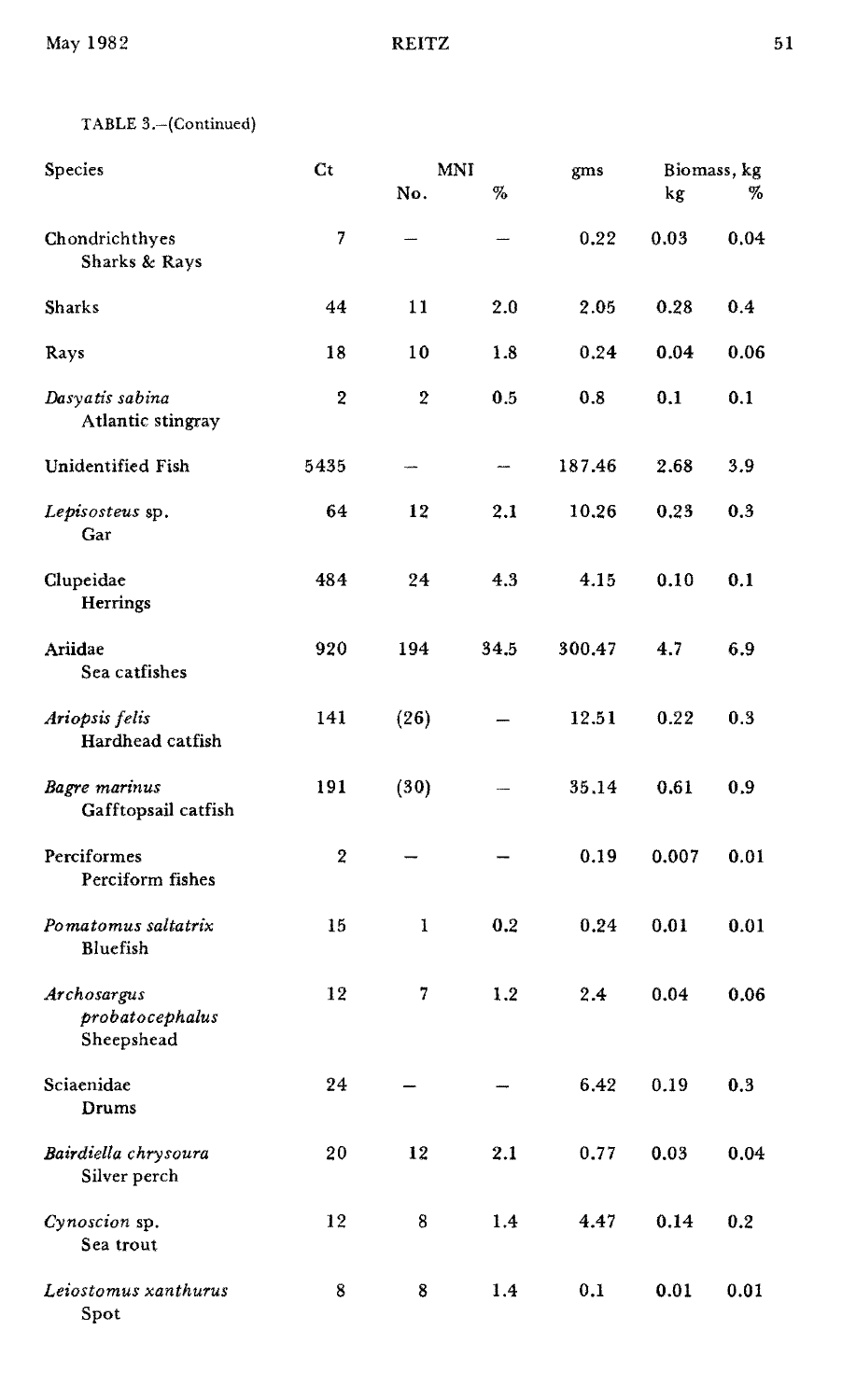$\ddot{\phantom{a}}$ 

```
TABLE 3.-(Continued)
```

| <b>Species</b>                     | Ct             |                  | <b>MNI</b> | gms     | Biomass, kg |       |
|------------------------------------|----------------|------------------|------------|---------|-------------|-------|
|                                    |                | No.              | %          |         | kg          | %     |
| Micropogonias undulatus<br>Croaker | 28             | 19               | 3.4        | 4.38    | 0.15        | 0.02  |
| Pogonias cromis<br>Black drum      | 54             | 21               | 3.7        | 5.84    | 0.2         | 0.3   |
| Scianops ocellatus<br>Red drum     | 9              | $\overline{7}$   | 1.2        | 18.77   | 0.4         | 0.6   |
| Stellifer lanceolatus<br>Star drum | 14             | 11               | 2.0        | 0.16    | 0.01        | 0.01  |
| Mugil sp.<br>Mullet                | 679            | 43               | 7.6        | 8.3     | 0.19        | 0.3   |
| cf. Eleotridae<br>Sleepers         | $\overline{2}$ | $\boldsymbol{2}$ | 0.4        | 0.03    | 0.002       | 0.003 |
| Paralichthyes sp.<br>Flounder      | 20             | 5                | 0.9        | 1.18    | 0.03        | 0.04  |
| Diodontidae<br>Porcupine fishes    | 1              | 1                | 0.2        | 0.91    |             |       |
| Unidentified Bone                  |                |                  |            | 1321.22 |             |       |
| Totals                             | 15331          | 563              |            | 6827.33 | 68.228      |       |

TABLE *4.-Species List for North of the Shell Ring Drain*

| Species                             | Ct  |                          | MNI  | Weight  |       | <b>Biomass</b> |  |
|-------------------------------------|-----|--------------------------|------|---------|-------|----------------|--|
|                                     |     | No.                      | %    | Gm      | Kg    | %              |  |
| Ud. Mammal                          | 391 |                          |      | 2173.91 | 26.5  | 63,1           |  |
| Sylvilagus sp.<br>Rabbit            | 68  | 6                        | 5.6  | 41.06   | 0.7   | 1.7            |  |
| Cricetidae<br>New World Mice        | 3   | $\overline{\phantom{a}}$ |      | 0.15    | 0.005 | 0.01           |  |
| Peromyscus sp.<br>Mouse             | 2   | 1                        | 0.93 | 0.03    | 0.001 | 0.003          |  |
| cf. Sigmodon hispidus<br>Cotton Rat | 1   | 1                        | 0.93 | 0.10    | 0.003 | 0.01           |  |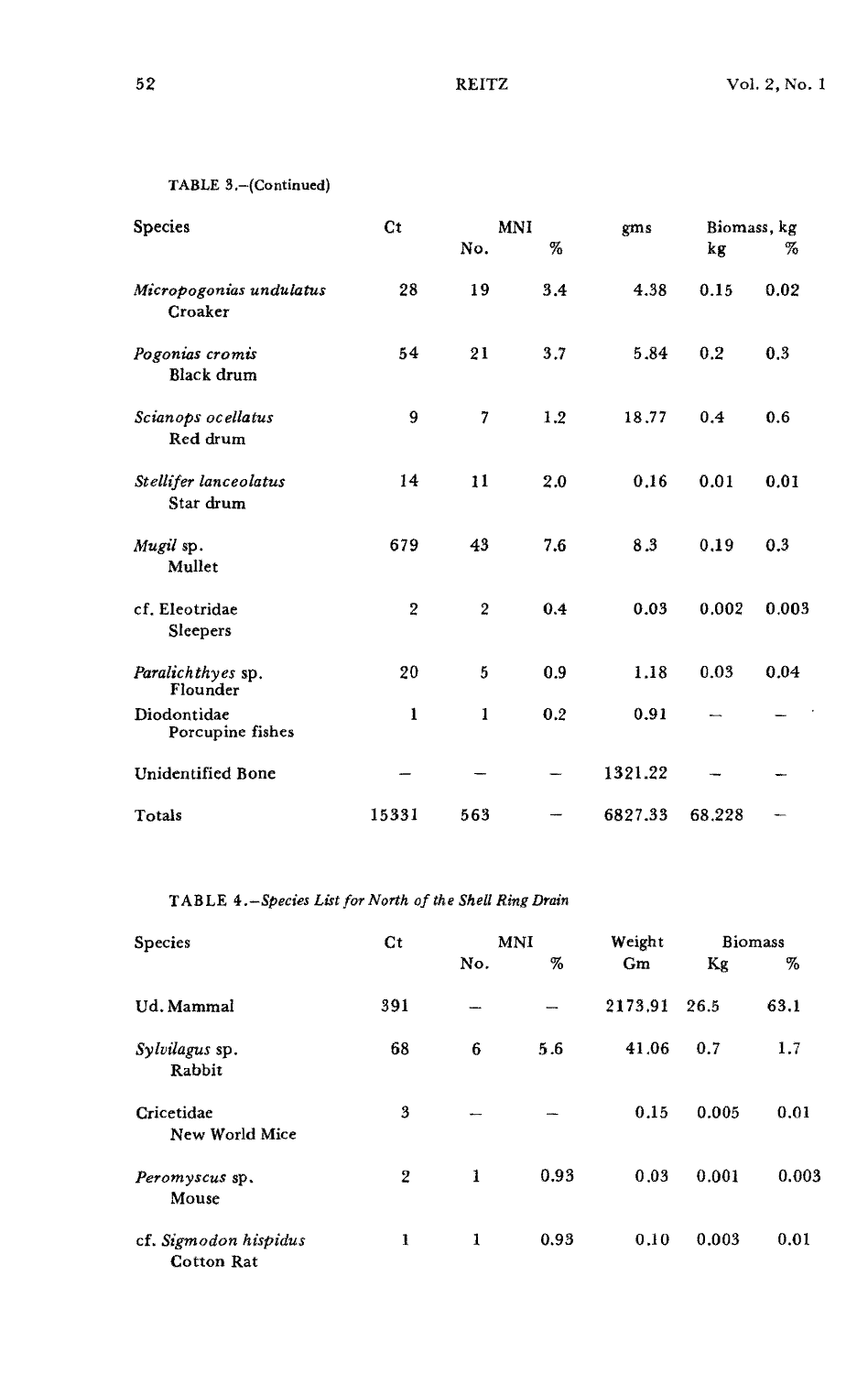# TABLE 4.-(Continued)

| Species                                     | $ct$             | MNI              |                              | Weight | <b>Biomass</b> |       |
|---------------------------------------------|------------------|------------------|------------------------------|--------|----------------|-------|
|                                             |                  | No.              | $% \mathcal{P}_{\mathrm{c}}$ | Gm     | Kg             | %     |
| Delphinidae<br>Dolphin Family               | $\mathbf{1}$     | 1                | 0.93                         | 29.39  | 0.5            | 1.2   |
| Procyon lotor<br>Raccoon                    | $\bf 3$          | 1                | 0.93                         | 10.15  | 0.21           | 0.5   |
| Odocoileus virginianus<br>Whitetail Deer    | 51               | 2                | 1.9                          | 270.40 | 4.06           | 9.7   |
| Ud. Bird                                    | 117              |                  |                              | 18.95  | 0.30           | 0.71  |
| Anas sp.<br><b>Surface-feeding Duck</b>     | 28               | 3                | 2.8                          | 15.97  | 0.25           | 0.60  |
| Rallidae<br>Rail                            | 3                | $\mathbf{1}$     | 0.93                         | 0.54   | 0.01           | 0.02  |
| Icteridae<br><b>Blackbird Family</b>        | $\mathbf{1}$     | $\mathbf{1}$     | 0.93                         | 0.19   | 0.005          | 0.01  |
| Ud. Turtle                                  | 71               |                  |                              | 20.41  | 0.24           | 0.57  |
| Emydidae                                    | 69               |                  |                              | 24.20  | 0.27           | 0.64  |
| Malaclemys terrapin<br>Diamondback Terrapin | 60               | $\overline{2}$   | 1.9                          | 37.23  | 0.36           | 0.86  |
| Ud. Snake                                   | 1                |                  |                              | 0.05   | 0.0007         | 0.002 |
| Colubridae<br>Non-Poisonous Snakes          | 1                |                  |                              | 0.05   | 0.0007         | 0.002 |
| Coluber constrictor<br><b>Black Racer</b>   | $\mathbf{1}$     | 1                | 0.93                         | 0.08   | 0.001          | 0.003 |
| cf. Viparidae<br>Poisonous Snakes           | $\mathbf{1}$     | 1                | 0.93                         | 0.20   | 0.003          | 0.01  |
| Ud. Amphibian                               | $\boldsymbol{2}$ |                  |                              | 0.02   |                |       |
| Rana/Bufo<br>Frog/Toad                      | 11               | $\boldsymbol{2}$ | 1.9                          | 0.42   |                |       |
| Squaliformes<br><b>Sharks</b>               | $\mathbf 1$      | $\mathbf 1$      | 0.93                         | 0.01   | 0.002          | 0.005 |
| Dasyatis sabina<br>Atlantic Stingray        | 2                | 1                | 0.93                         | 0.01   | 0.002          | 0.005 |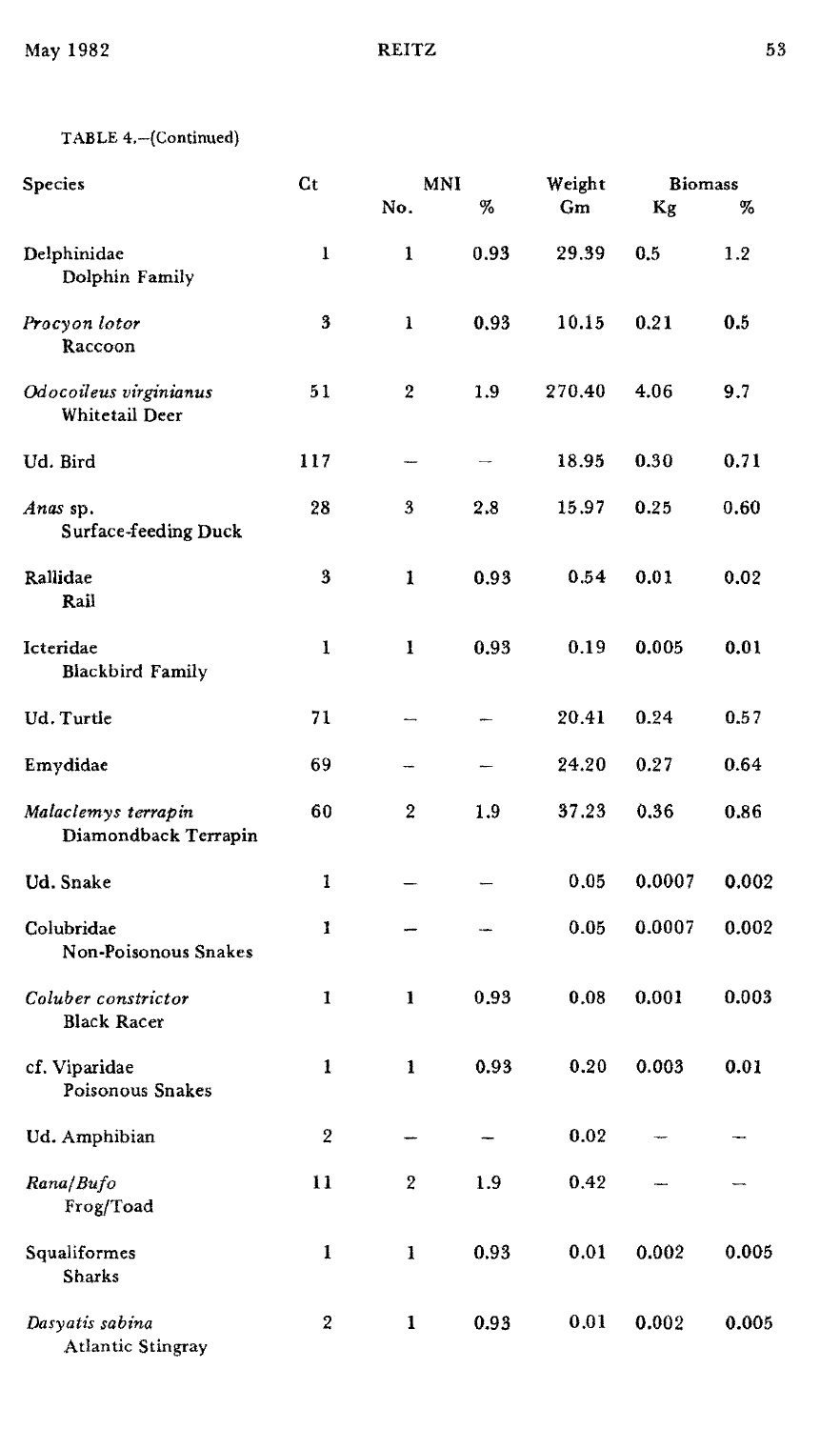# TABLE 4.-(Continued)

| Species                              | Ct   |                  | MNI  | Weight  | <b>Biomass</b> |         |  |
|--------------------------------------|------|------------------|------|---------|----------------|---------|--|
|                                      |      | No.              | $\%$ | Gm      | Kg             | %       |  |
| Ud. Fish                             | 2872 | -                | -    | 279.37  | 2.83           | 6.7     |  |
| Ariidae<br>Sea Catfishes             | 489  |                  |      | 95.31   | 1.5            | 3.6     |  |
| Ariopsis felis<br>Hardhead Catfish   | 583  | 54               | 50.5 | 149.01  | 2.32           | $5.5\,$ |  |
| Bagre marinus<br>Gafftopsail Catfish | 106  | $\boldsymbol{4}$ | 3,7  | 32.10   | 0.54           | 1.3     |  |
| Sciaenidae<br>Drum Family            | 33   | $\overline{a}$   |      | 27.47   | 0.45           | 1.1     |  |
| Bairdiella chrysoura<br>Silver Perch | 16   | 8                | 7.5  | 0.68    | 0.03           | 0.07    |  |
| Cynoscion regalis<br>Weakfish        | 9    |                  | 6.5  | 0.61    | 0.03           | 0.07    |  |
| Leiostomus xanthurus<br>Spot         | 11   | 6                | 5.6  | 0.17    | 0.01           | 0.02    |  |
| Pogonias cromis<br><b>Black Drum</b> | 155  | 1                | 0.93 | 102.87  | 1.20           | 2.9     |  |
| Scianops ocellatus<br>Red Drum       | 12   | 1                | 0.93 | 0.37    | 0.02           | 0.05    |  |
| Mugil sp.<br>Mullet                  | 3    | $\mathbf{I}$     | 0.93 | 0.04    | 0.002          | 0.005   |  |
| Ud. Bone                             | 284  |                  |      | 14.68   |                |         |  |
| Totals                               | 5462 | 107              |      | 3346.27 | 42.36          |         |  |

While the samples from these coastal sites are generally outstanding in terms of size, there remains screening biases. As is the custom where fine-screen recovery methods are used, soil from entire units was screened through 1/4 in mesh, but only a portion of the unit was screened through 1/8 in mesh (Kings Bay) or 1{16 in mesh (Sapelo Island). For analysis, faunal remains collected from the  $4/4$  in zone and fine-screened column samples and features were combined. Obviously it is not accurate to present as a single, unified sample a collection in which roughly 6% of the soil was screened through 1/8 or 1/16 in mesh and the remaining 94% was collected by '4 in mesh. As a result of such a combination there is an over representation of large bones, representing species such as deer, and a reduction in small species such as star drum.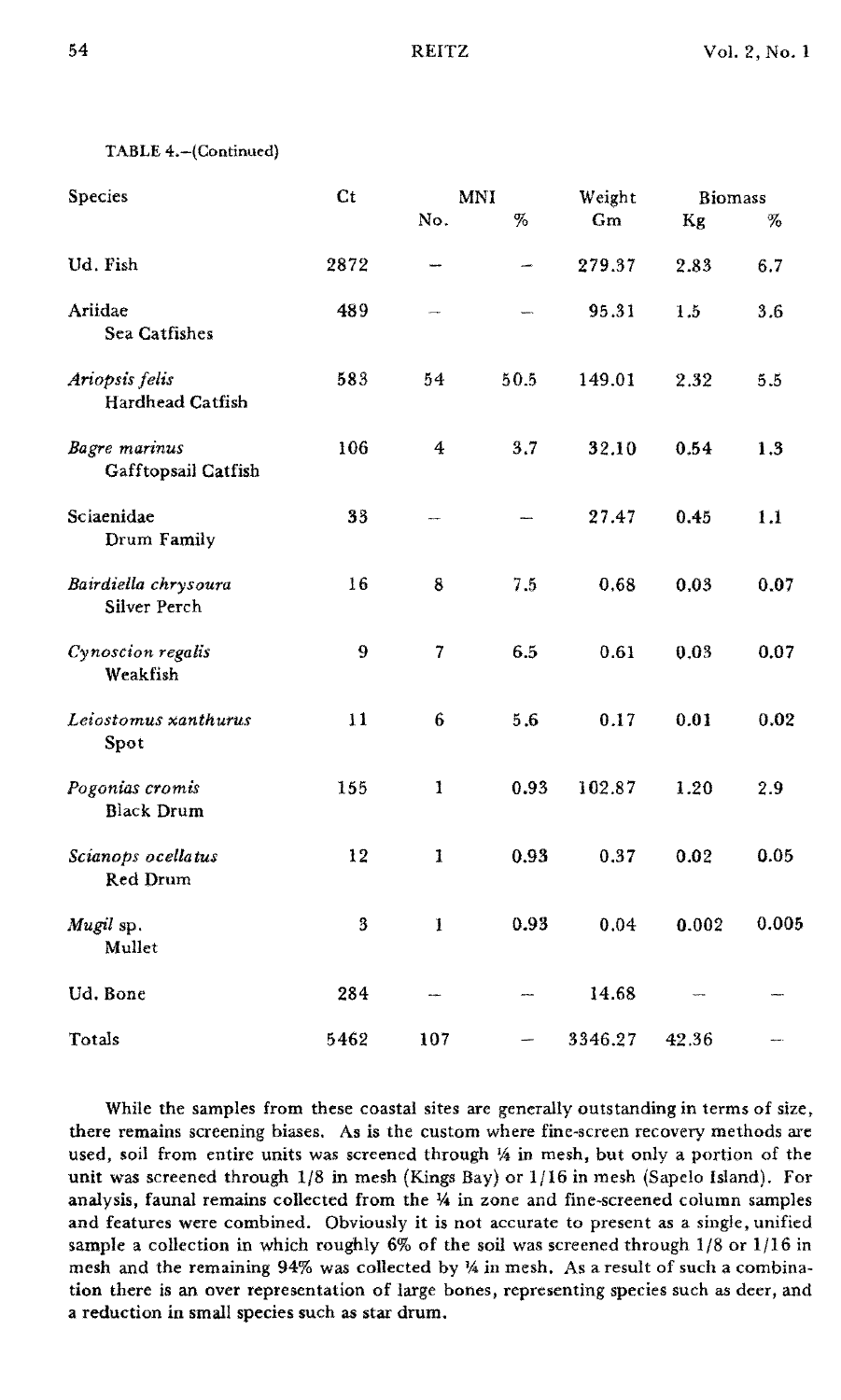# TABLE 5.-Exploitation Patterns

# MNI

|                            |     | Kenan |         | Bourbon        |                  | <b>NSRD</b> |                  | Kings Bay                |
|----------------------------|-----|-------|---------|----------------|------------------|-------------|------------------|--------------------------|
|                            | No. | $\%$  | No.     | %              | No.              | $\%$        | No.              | %                        |
| Terrestrial                |     |       |         |                |                  |             |                  |                          |
| Mammals                    | 73  | 18.3  | 100     | 17.8           | 9                | 8.4         | 5                | 1.9                      |
| Cetacea                    | 1   | 0.3   |         |                | 1                | 0.9         | -----            | -                        |
| Birds                      | 8   | 2.0   | $\,2\,$ | 0.4            | 5                | 4.7         | $\boldsymbol{2}$ | 0.8                      |
| Turtles and                |     |       |         |                |                  |             |                  |                          |
| Gator                      | 47  | 11.8  | 30      | 5.3            | 2                | 1.9         | 10               | 3.8                      |
| Snakes                     | 13  | 3.3   | 8       | 1.4            | $\boldsymbol{2}$ | 1.9         |                  |                          |
| Fish, Sharks,              |     |       |         |                |                  |             |                  |                          |
| Rays                       | 231 | 58.0  | 398     | 70.7           | 84               | 78.5        | 228              | 88.7                     |
| Commensals                 | 25  | 6.3   | 25      | 4.4            | 4                | 3.7         | 12               | 4.7                      |
| Total                      | 398 |       | 563     |                | 107              |             | 257              |                          |
|                            |     |       |         | <b>Biomass</b> |                  |             |                  |                          |
|                            |     |       |         | Bourbon        |                  | <b>NSRD</b> | Kings Bay        |                          |
|                            |     |       | Kg      | $\%$           | Kg               | %           | Kg               | No.                      |
| <b>Terrestrial Mammals</b> |     |       | 21.4    | 72.8           | 4.97             | 48.4        | 2.11             | 33.6                     |
| Cetacea                    |     |       |         |                | 0.5              | 4.9         |                  | -                        |
| Birds                      |     |       | 0.01    | 0.03           | 0.27             | 2.6         | 0.01             | 0.2                      |
| Turtles                    |     |       | 1.25    | 4.3            | 0.36             | 3.5         | 0.6              | 8.9                      |
| <b>Snakes</b>              |     |       | 0.01    | 0.03           | 0.004            | 0.04        |                  | $\overline{\phantom{a}}$ |
| Fish, Sharks, Rays         |     |       | 6.7     | 22.7           | 4.16             | 40.6        | $3.5\,$          | 56.3                     |
| Commensals                 |     |       | 0.04    | 0.1            | 0.004            | 0.04        | 0.05             | $\bf 0.8$                |

Total  $29.36 - 10.27 - 6.27$ 

 $\sim$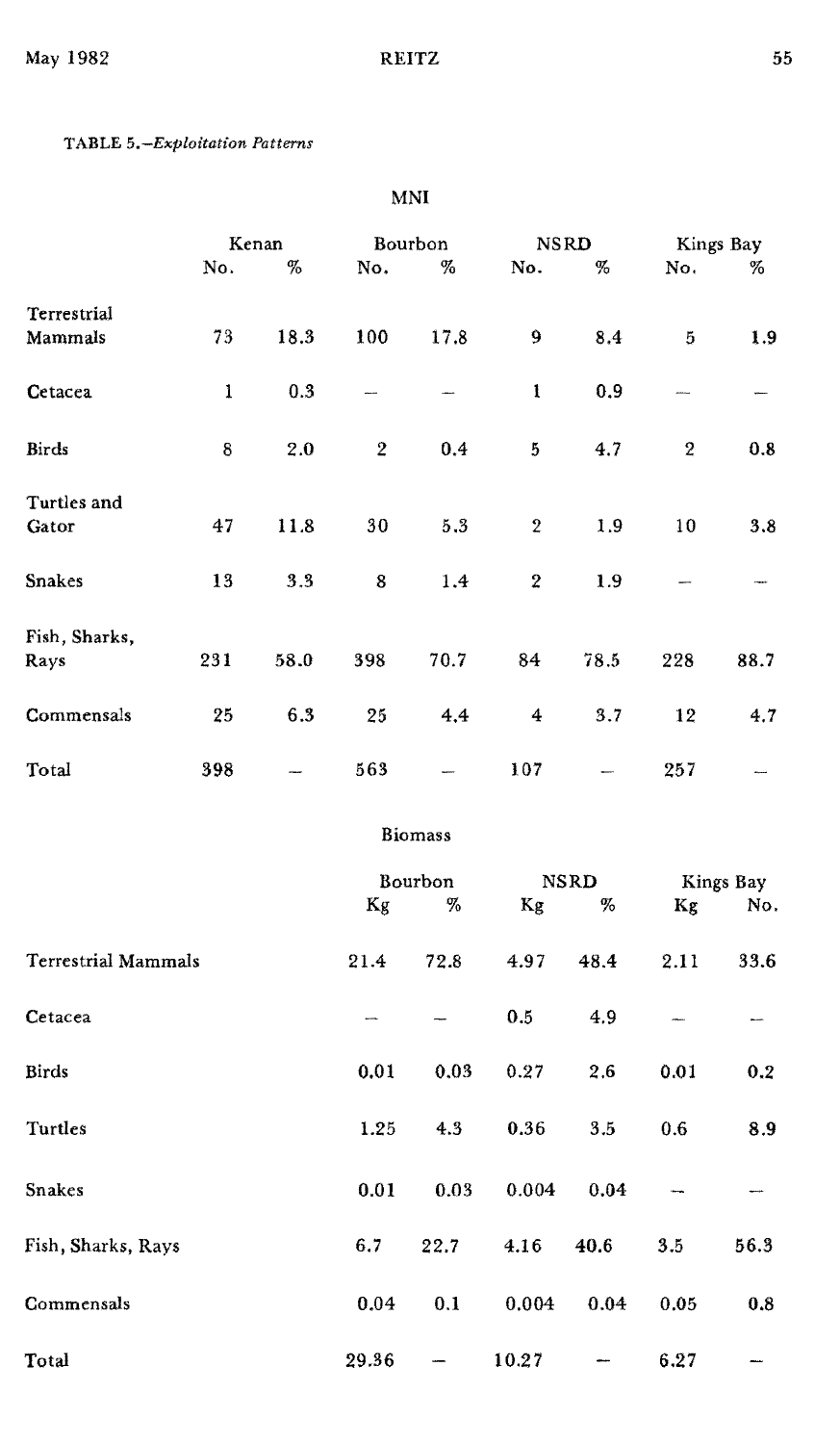This observation becomes critical when evaluating the results in Table 5 which provides a summary of major groups of fauna represented at each site. The primary taxa at all four sites are marine animals, while marsh and terrestrial fauna are generally minor by comparison. The most striking anomaly is observed from the Savannah Phase features at Kings Bay where less than 2% of the individuals are mammals. Recall that this is the collection where 100% of the soil was screened through *1/8* in mesh, rather than only 6% at Sapelo Island sites.

The importance of this anomaly can be seen in two more examples. The first example compares three components of the Kings Bay Site (Table 6). The San Marcos zone material was recovered with 1/4 in screen while all of the column samples were recovered by *1/8* in screen. While the difference between deer and small drums might be the result of cultural factors, it is more likely to be a function of screen-size. With only 50 individuals represented, the San Marcos column sample provides only a relative basis for comparison, but it does serve to explain the difference between the San Marcos Zone example and the Savannah phase features where the MNI is similar.

For the second example, the Bourbon Field shell midden tests were reevaluated (Table  $6$ ). Each unit was excavated 94% using  $\frac{1}{4}$  in screen and 6% was fine-screened. When the column samples are examined alone, terrestrial mammals provided only 2% of the individuals and fish 89%, a distribution similar to that of the Savannah phase features and San Marcos column samples at Kings Bay.

For the purposes of this analysis. it seems reasonable to conclude that features and column samples where 100% of the sample was recovered in the same screen size are more reliable than samples collected unequally by different screen sizes.

## DISCUSSION

It is common to consider the Mississippian subsistence strategy as more or less uniform based upon horticulture and hunting, primarily of deer (Cleland 1966; Smith 1975). While in many interior areas this may well have been the case, it seems reasonable to predict that there would be variation on this theme in response to locally available food stuffs. The response might be so precise that populations occupying the same environment separated by only 81 km of coast may have practiced different subsistence strategies, none of which emphasized deer. There also appears to have been a subsistence shift between Savannah and Irene phases on Sapelo Island as evidenced by the differences in faunal assemblages from the North of the Shell Ring Drain site and the two villages.

When the faunal assemblages from Kenan Field and Bourbon Field are compared there were few striking differences (Table 5). These two sites are primarily Savannahl Irene phases, although Crook does not think they were occupied simultaneously (personal communication). The only substantial difference is in the amount of turtles consumed at Kenan Field compared with Bourbon and a related reduction in the volume of fish. The Kenan materials are more diverse than those at Bourbon, perhaps because of the more extensive salt marsh bordering Kenan Field compared to that of Bourbon. Another interesting contrast is found between the use of mullets *(Mugil spp.)*, star drum *(Stellifer lanceolatus)*, silver perch *(Bairdiella chrysoura)*, and herrings (Clupeidae) at Bourbon and the virtual absence of these animals at Kenan. These fishes should be equally common on both sides of the Island. The mullets at Bourbon Field were small individuals, represented primarily in the *1/8* in mesh samples, the same screen size in which star drums *(5. lanceolatus),* silver perches *(E. chrysoura),* and herrings (Clupeidae) are most likely to be recovered. It appears that a fine-meshed, mass-capture technique was used extensively at Bourbon and seldom used at Kenan Field. If not occupied throughout the year, Bourbon may have been occupied intentionally at specific periods to take advantage of these species. Although they could have been captured off of Kenan field, it is possible that it was more efficient to catch these fish at Bourbon for reasons not evident today.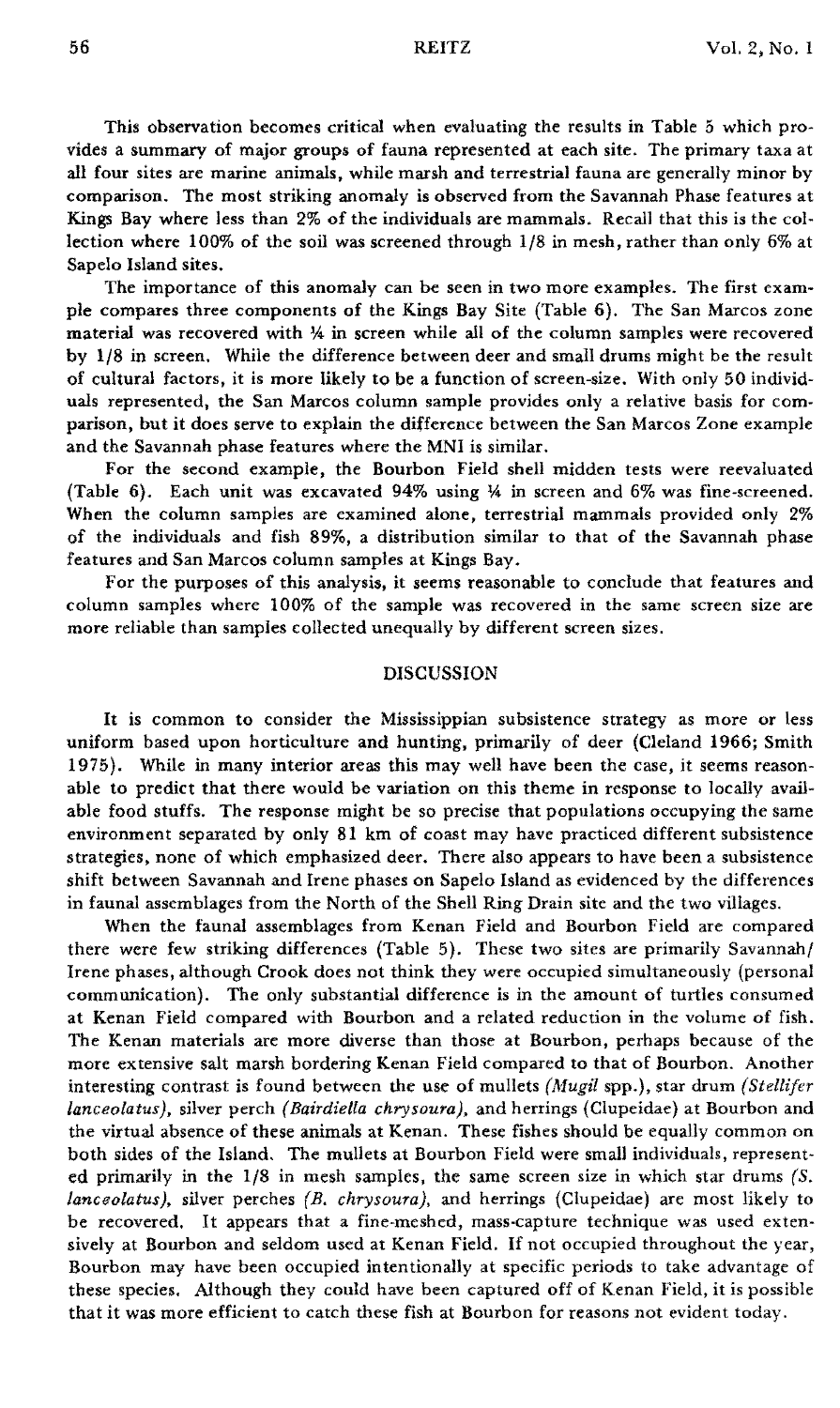|                            | Sapelo Island           |         |               |                         |                          | Kings Bay                |          |                       |                          | Savannah         |                   | 7861   |
|----------------------------|-------------------------|---------|---------------|-------------------------|--------------------------|--------------------------|----------|-----------------------|--------------------------|------------------|-------------------|--------|
|                            |                         | Bourbon | $C.S. + F.S.$ | <b>NSRD</b><br>MNI      | F.S.<br>$\%$             | San Marcos<br>Zone $4$ " |          | San Marcos C.S.* F.S. |                          | Features F.S.    |                   |        |
|                            | MNI                     | $\%$    |               |                         |                          | <b>MNI</b>               | %        | <b>MNI</b>            | $\%$                     | MNI              | $\%$              |        |
| <b>Terrestrial Mammals</b> | $\overline{\mathbf{3}}$ | 1.9     |               | 9                       | 8.4                      | 37                       | 18.0     | $\boldsymbol{2}$      | 4.0                      | 5                | 1,9               |        |
| Cetacea                    |                         |         |               | $\mathbf{1}$            | $0.9\,$                  | -                        |          |                       |                          |                  | www.              |        |
| Birds                      |                         |         |               | $\bf 5$                 | 4.7                      | 8                        | 3.9      | $\overline{2}$        | 4.0                      | $\boldsymbol{2}$ | $0.8\,$           |        |
| Reptiles                   | 4                       | 2.6     |               | $\overline{\mathbf{4}}$ | $3.7\,$                  | 26                       | 12.7     | $\boldsymbol{2}$      | 4.0                      | $10\,$           | $\bf 3.8$         |        |
| Fish, Sharks, Rays         | 139                     | 89,1    |               | 84                      | 78.5                     | 127                      | 61.9     | 43                    | 86.0                     | 228              | 88.7              | RELIZZ |
| Commensals                 | $10\,$                  | 6.4     |               | $\boldsymbol{4}$        | 3.7                      | $\overline{\phantom{a}}$ | 3.4      | 1                     | 2.0                      | $12\,$           | 4.7               |        |
| Total                      | 156                     |         |               | 107                     | $\overline{\phantom{a}}$ | 205                      | $\cdots$ | 50                    | $\overline{\phantom{a}}$ | 257              | $\hspace{0.05cm}$ |        |
| Deer                       | $\boldsymbol{2}$        | 1.3     |               | $\boldsymbol{2}$        | 1.9                      | $13\,$                   | $6.3\,$  | $\mathbf 1$           | 2.0                      | 3                | 1.2               |        |
| Stellifer/Bairdiella       | 22                      | 14.1    |               | 8                       | 7.5                      | $\mathbf{I}$             | 0.5      | 5                     | 10.0                     | 147              | 57.2              |        |

+ Bourbon Column Samples

\* San Marcos Column Samples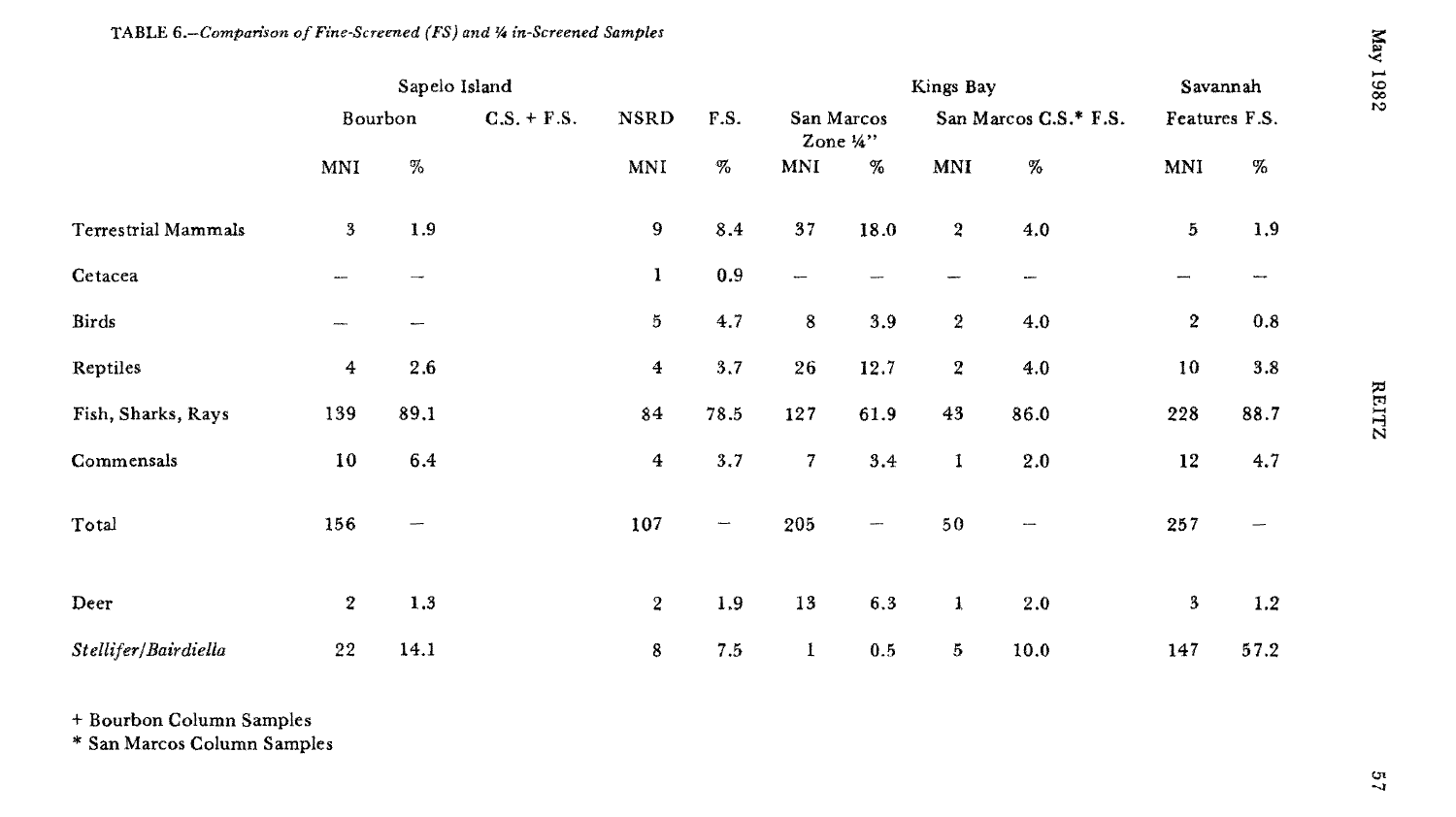It is generally agreed that Sapelo Island and Kings Bay were occupied historically by two distinct groups: Guale at the northern location and Timucuans at Kings Bay and points south (Milanich and Proctor 1978). It is tempting, therefore, to interpret the difference observed between the aboriginal Sapelo Island data and the Kings Bay data as cultural ones. In order to keep recovery technique relatively constant, the columnsample data from Bourbon Field should be compared with the Savannah Phase features at Kings Bay. The animals of choice at Kings Bay were clearly small drums, primarily the star drum *(S. lanceolatus).* Neither mullets *(MugU* spp.) nor herrings (Clupeidae). the dominant species at Bourbon, are common at Kings Bay. The emphasis on star drums at Kings Bay strongly suggests an intentional effort to acquire this fish to the exclusion of other animals. Star drums prefer more saline waters than do some other estuarine fishes. More data are needed about natural differences between the two areas and human use of both locations before this difference can be ascribed cultural significance, but there does appear to be tentative evidence for such a difference.

The later coastal strategy, here represented by the Irene component at North of the Shell Ring Drain, was different in some aspects from earlier subsistence patterns. In the first place, deer are a minor component. Since deer bones were more likely to be recovered than the fishes because of recovery techniques, this suggests low numbers of deer taken by the inhabitants. This finding may also be the result of differential distribution of refuse as the midden was deposited, since the excavation units were contiguous at the site rather than randomly distributed over a wide area as at the other Sapelo Island sites and at Kings Bay. Placement of excavation units would affect MNI aggregation. The two striking features of this sample are the abundant remains of sea catfishes (Ariidae), primarily the hardheaded catfish *(Ariopsis felis),* and the somewhat increased number of bird elements. The presence of so many catfishes may indicate a primarily hook-and-line technology in contrast to an earlier net technology. The presence of both spots *(Leiostomus xanthurus)* and silver perches *(B. chrysoura)* suggests continued use of nets, weirs, or basketry scoops although both fish will take hooks. Use of birds during this period is unusual for aboriginal subsistence on the Georgia coast, but not unusual for historic occupations (Reitz 1979a, 1979b; Smith et al. 1981). The San Marcos component at Kings Bay also reflected an increased use of birds (Table 6). This may have been the result of European influence on the aboriginal hunting strategy.

While fishing was clearly a major activity at all of these sites, fish were not the only source of animal protein in the diet. Biomass was calculated for three of the sites. As might be expected, terrestrial mammals, primarily deer, contributed a substantial amount of biomass. However, deer contributed over 50% of the biomass only at Bourbon Field. Based on sampling considerations, the figures from the Savannah Phase features at Kings Bay are thought to give the most accurate picture of the diet. They show that fishing and hunting were both important activities, with fishing somewhat more so.

The diversity and equitability figures also demonstrate this point. Diversity ranged from 2.0 at North of the Shell Ring Drain to 3.2 at Kenan Field. Equitability range was 0.65 to 0.83. In terms of individuals (MNI) the strategy was one in which a few major species and a number of less important ones were used. In terms of biomass, considering only the Savannah Phase features from Kings Bay, once again a limited range of species was used, with a few animals being more important than the others. Diversity range was 1.4 to 2.2 and equitability 0.39 to 0.64. The most important animals were drums, particularly silver perches, and star drums; sea catfishes; deer; diamond-back terrapines; and occasionally spots and croakers.

The major biotope exploited appears to have been the tidal creeks. Terrestrial areas were exploited primarily for deer; very few other mammals, freshwater or terrestrial turtles, and birds were taken. The fishes, sharks, rays, sea turtles, diamond-back terrapins, bottle-nosed dolphins, and alligators could have been taken in the nearby marshes and tidal creeks. Most fishing could have been done from shore or in shallow waters.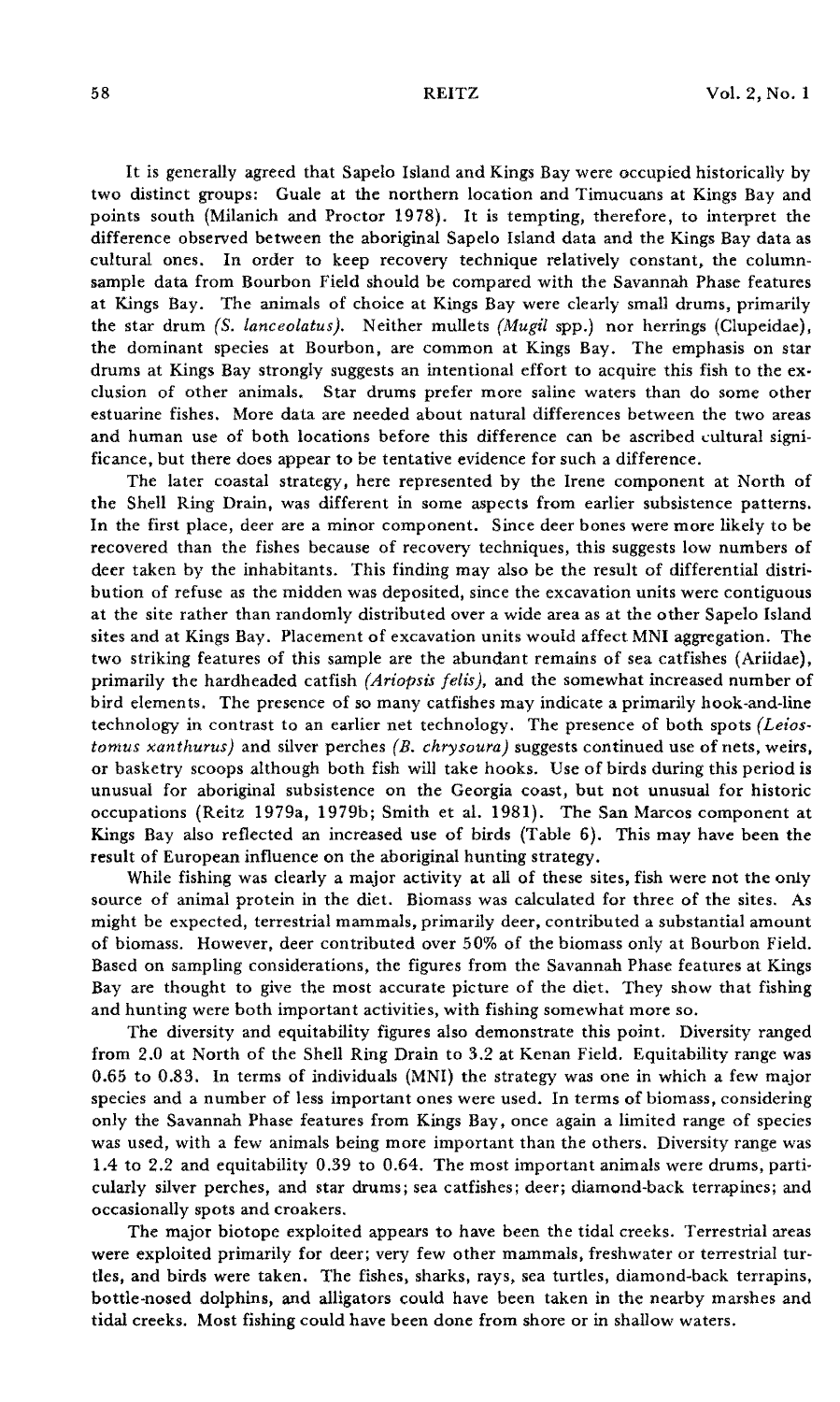Seasonal indicators are less apparent than could be expected from other geographical areas. The species used are primarily multi-seasonal and those few animals which are restricted seasonally were not exploited to any great extent. Distinctly warm weather species such as sea turtles and sharks attest to warm weather occupation at the Kenan, Bourbon, and North of the Shell Ring Drain sites. Herrings and fingerling mullets at Kenan, Bourbon, North of the Shell Ring Drain, and Kings Bay may document a cold weather occupation (DEIS 1978). Star drums and silver perches are more abundant in the fall and spring and suggest fall and spring occupations at all sites. It appears that occupation of sea-island locations was not confined to a single summer residence, but was either intermittent throughout the year or continuous. This possibility is partially supported by ethnographic and archaeological evidence (Crook 1978).

Fishing technology clearly emphasized techniques appropriate to the capture of small fishes. Star drums *(S. lanceolatus)* have an approximate maximum length of 15 cm (Hoese and Moore 1977) and silver perch *(B. chrysoura)* have a maximum length of about 23 em. The mullets recovered at most sites, particularly at Bourbon Field, were also in this size range. Spots *(L. xanthurus)* and croakers *(Micropogonias undulatus)* are small fishes; spots occasionally attain 25 cm in length and croakers about 6 cm in length. The small drums might have been caught by hook and line, but not the mullets. The quantity of small drums and the presence of mullets suggest use of impoundment or trapping devices such as nets, scoops, or weirs. Nets could have been placed across tidal creeks, while weirs could have been used where the bottom was firm such as near oyster bars. Even catfishes (Ariidae) and the small sharks found in these collections could have been captured by these devices. Such mass capture techniques would indicate groupsubsistence efforts were in use.

## **CONCLUSIONS**

The data presented here suggest resources of the estuarine environment were selectively exploited. Sites were occupied perhaps during more than one season as these resources became available. Mass-capture techniques may have been employed in securing selected species, most of which were small drums and mullets, while other estuarine species and deer were also taken. Among the sites there is sufficient variations of represented fauna suggest there were strategies specific to each location with some evidence for temporal and cultural variation as well. However, these samples conform to a general coastal pattern which includes the following: use of deer to some extent, varying from site to site but rarely more than 50% of the biomass or 11% of the individuals; low use of birds; occasional use of turtles, both marine and aquatic; heavy use of marine fishes, primarily small drums and sea catfishes. Use of large numbers of small fishes suggests a fishing technology employing nets and weirs rather than hand-lines or trot-lines.

Clearly more work needs to be done on coastal subsistence, with appropriate concern for field techniques. Based on these collections it can be predicted that systematic column sampling will undoubtedly produce faunal samples over the 200 MNI mark. On that basis it is recommended that future excavators submit for identification and analysis only their column samples and features. It can be argued that 1/4 in mesh is inadequate for sampling coastal aboriginal shell middens. It is also inappropriate to use 1/4 in screen for the bulk of the soil and fine-screen only a portion, but combine the species lists. Archaeologists need to consciously make a decision concerning screen sizes to use in the field as recommended by Thomas (1969). If these guidelines are followed, it may be that the full complexity of coastal subsistence of mainland, marsh-island, and sea-island sites along the Georgia coast for all times periods will be revealed.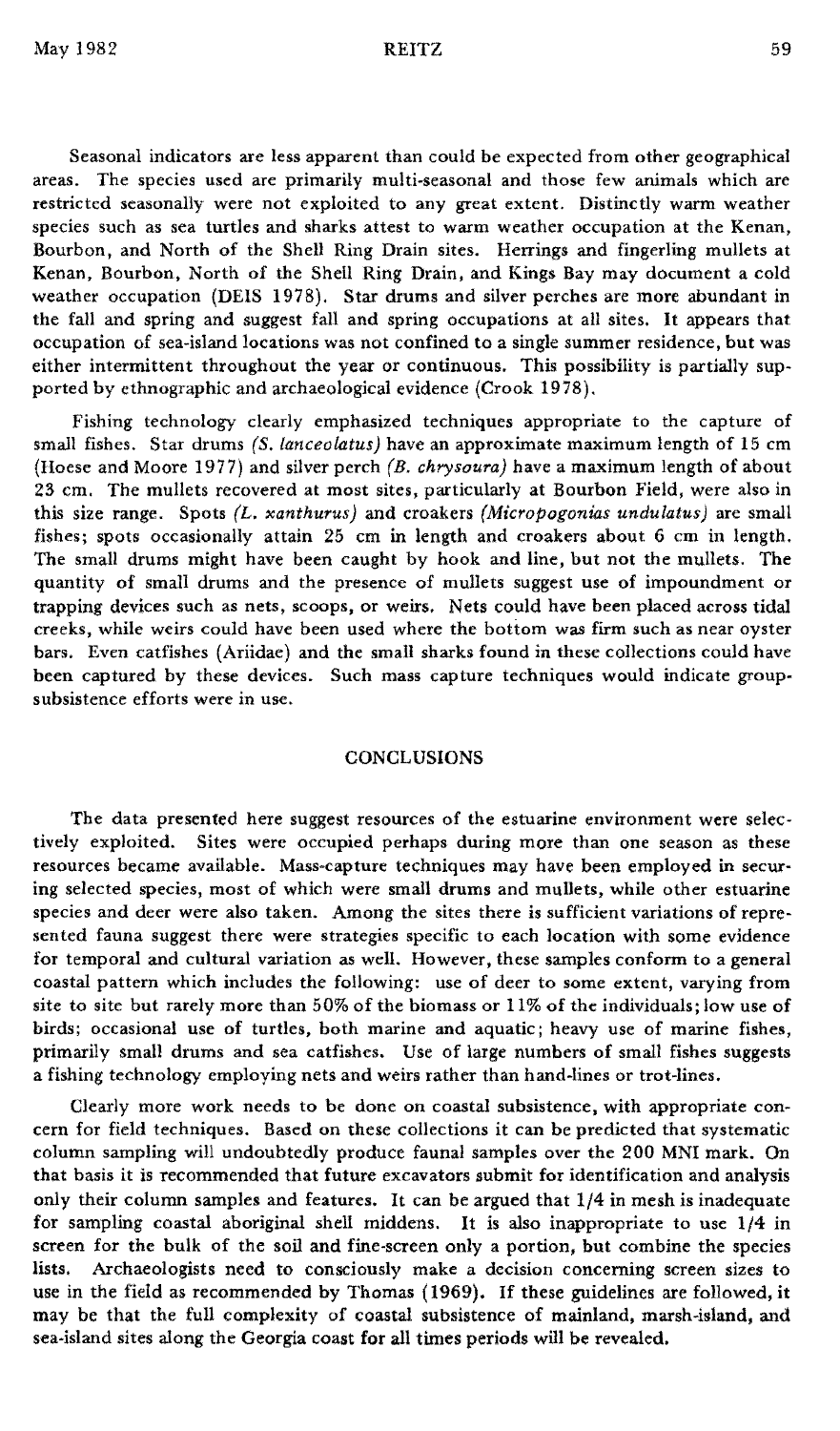### ACKNOWLEDGEMENTS

I am grateful to Dr. Lewis Larson, Dr. Ray Crook, and Robin Smith for the opportunity to study faunal materials from their respective excavations. Funding for analysis of the Kings Bay fauna was provided by the United States Department of Navy, Contract Number N00025-79-o013, the Bourbon Field fauna by a National Geographic Society Research and Exploration Grant, and Kenan Field by a National Science Foundation for Dissertation Improvement Grant Number 77-07565. Support was also provided by the Georgia Department of Natural Resources. Elizabeth S. Wing, Stephen Hale, and George Burgess all provided valuable comments on the paper. An earlier version of this paper was presented at the 38th Annual Meeting of the Southeastern Archaeological Conference, Asheville, 1981. The conclusions drawn in this paper are, however, the responsibility of the author.

## LITERATURE CITED

- ANONYMOUS. 1968. General Highway Map: McIntosh County, Georgia. State Highway Dept. Georgia, Atlanta.
- BRIGGS, JOHN. 1974. Marine zoogeography. McGraw-Hill, New York.
- CARR, ARCHIE. 1952. Handbook of turtles. Cornell Univ. Press, Ithaca.
- CASTEEL, RICHARD W. 1976. Fish remains in Archaeology. Academic Press, New York.
- \_\_\_\_. 1976·77. <sup>A</sup> consideration of the behavior of the Minimum Number of Individuals Index: A problem in faunal charac· terization. Ossa (14):141-151.
- CLELAND, CHARLES. 1966. The prehistoric animal ecology ethnozoology of the Upper Great Lakes Region. Univ. Michigan Anthro· pol. Paper 29, Ann Arbor.
- CROOK, MORGAN RAY. 1978. Mississippian period community organizations on the Georgia coast. Unpubl. Ph.D. dissert. (Anth· rop.), Univ. Florida, Gainesville.

\_\_\_\_• 1982. Space, time, and subsistence at Bourban Field. Nat. Geo. Res. Reports, 1980, in press.

- DAHLBERG, MICHAEL D. 1972. An ecological study of Georgia coastal fishes. Fishery Bull. 70(2);323.353.
- \_\_\_., and E.P.ODUM. 1970. Annual cycles of species occurrences, abundance, and diversity in Georgia estuarine fish popula. tions. Amer. Midland Natur. 83(2):382-392.
- DEIS. 1978. Draft environmental impact statement for preferred alternative location for a fleet ballistic missil (FBM) submarine support base, Kings Bay, Georgia, Dept. Navy Washington, D.C.
- EKMAN, SVEN. 1953. Zoogeography of the sea. Sidgwick and Jackson, London.
- GOLLEY, FRANK. 1962. Mammals of Georgia. Unlv. Georgia Press, Athens.
- GRAYSON, DONALD. 1973. On the meth· odology of faunal analysis. Amer. Antiquity 38(4):432-439.

1978. Minimum numbers and sample size in vertebrate faunal analysis. Amer. Antiquity 43:53-65.

- ... 1981. The effect of sample size on some derived measures in vertebrate faunal analysis. J. Archaeol. Sci. 8:77·78.
- HOESE, H. DICKSON. 1967. Effect of higher than normal salinities on salt marshes. Marine Science 12:249·261.
- JOHNSON, A. SIDNEY: H.O. HILLESTAD: S.F. SHANHOLTZER, and G.F. SHANHOL· TZER. 1974. An ecological survey of the coastal region of Georgia. Natl. Park Service Sci. Monog. Series No.3, Washington, D.C.
- LARSON, LEWIS H. 1978. Historical Guale Indians of the Georgia coast and the impact of the Spanish mission effort. Pp. 120-140 in Tacachale (J. Milanich and S. Proctor, eds.). Ripley P. Bullen Monog. Anthrop. and Hist., No. 1. Univ. Presses of Florida, Gainesville.
- \_\_\_\_. 1980. Aboriginal subsistence tech· nology on the southeastern coastal plain during the late prehistoric periods. Ripley P. Bullen Monog. Anthrop. and Hist., No.2, Univ. Presses of Florida, Gainesville.
- MAHOOD, ROBERT K.; C.D. HARRIS; J.L. MUSIC; B.A. PALMER. 1974. Survey of the fisheries resources in Georgia's estuarine and inshore ocean waters. Part I. Georgia Dept. Nat. Res. Contrib. Series No. 22.
- MARRINAN. ROCHELLE. 1975. Ceramics, molluscs, and sedentism. The late Archaic period on the Georgia coast. Unpubl. Ph.D. dissert. (Anthrop.), Univ. Florida, Gainesville.
- MILANICH, JERALD T. 1977. A chronology for the aboriginal cultures of northern St. Simons Island, Georgia. Florida Anthropol. 30(3):134-142.
	- \_\_\_., and SAMUEL PROCTOR (cds.). 1978. Tacachale. Ripley P. Bullen Monog. Anthrop. and Hist. No. 1. Univ. Presses of Florida, Gainseville.